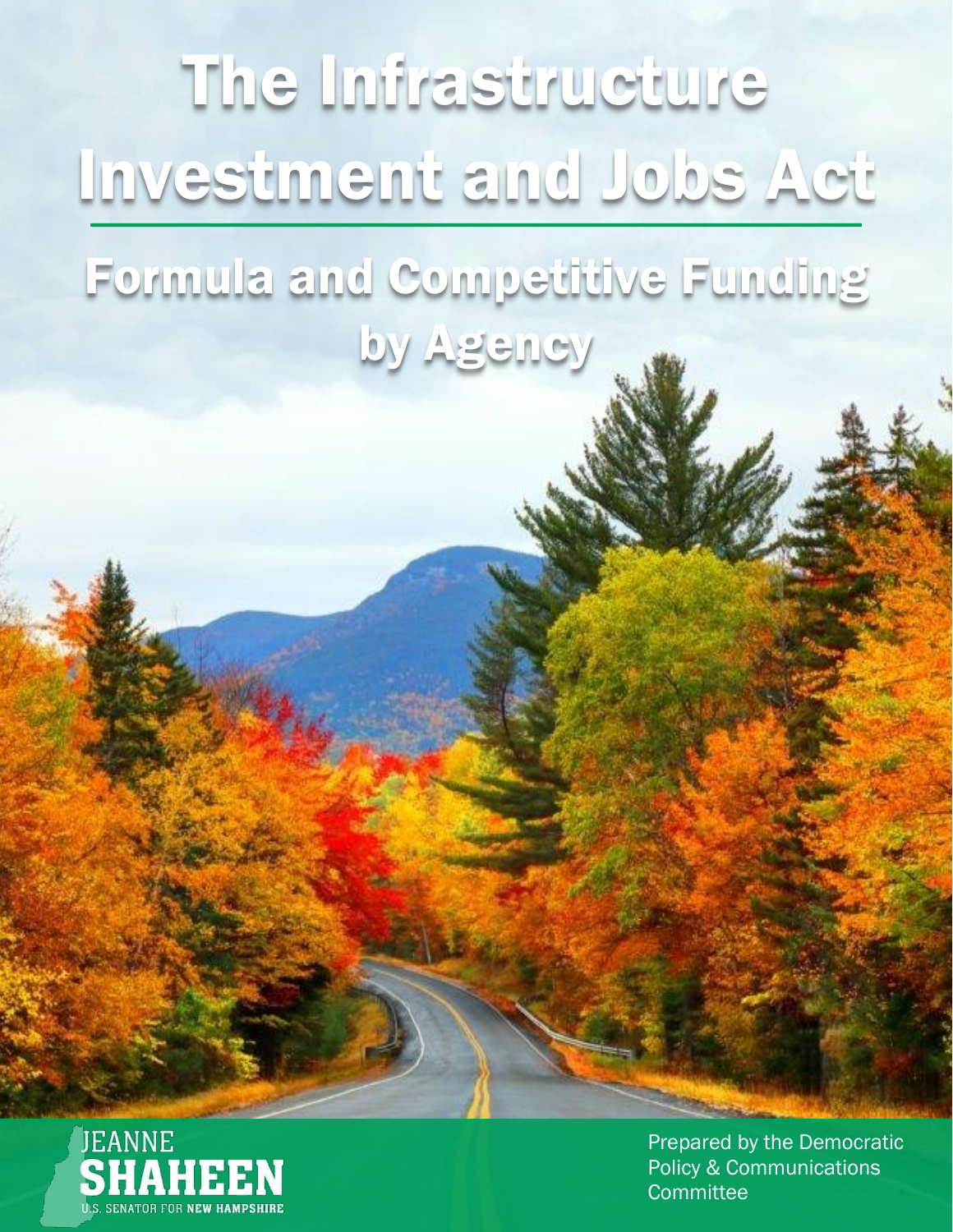#### Dear Friend,

As we start the new year, I wanted to share some guidance and updates on funding available for New Hampshire through the historic bipartisan infrastructure plan that I helped negotiate. This document will be updated periodically to ensure that Granite Staters have the latest information on how to access these new federal funds. Through around-the-clock talks, I made sure New Hampshire's needs are addressed by repairing roads and bridges, combating PFAS contamination, investing in water infrastructure, expanding broadband and more. I'm proud to be part of the bipartisan group that helped bridge the partisan divide to pass this historic bipartisan package, creating lasting change for families and investing in our nation's future.

Here are some highlights from the bipartisan infrastructure bill that I fought for to help New Hampshire:

- **\$110 Billion to Repair Roads & Bridges:** I helped make sure small and rural states like New Hampshire have additional funding to repair and replace bridges, as well as for other major transportation projects.
- **\$65 Billion to Bolster Broadband:** I led bipartisan negotiations on broadband funding with Senator Susan Collins from Maine. We successfully secured \$65 billion to expand broadband and bridge the digital divide – which will especially help rural areas of New Hampshire get connected.
- **\$55 Billion to Upgrade Water Infrastructure:** I also led negotiations on water infrastructure measures with Senator Mitt Romney of Utah. Through our work, we secured \$10 billion to support PFAS remediation and \$15 billion to address concerns around lead contamination in water pipelines.
- **\$65 Billion to Invest in U.S. Power Grid:** I supported funding to bolster the reliability and resilience of our grid – which powers our communities and strengthens our national security. Additionally, I fought for energy efficiency measures that combat climate change by investing in clean energy solutions and weatherization programs. I also secured provisions from my bipartisan bill with Senator Rob Portman (R-OH) that improve energy efficiency and climate resilience of buildings and industrial facilities, as well as invest in clean jobs.
- **Stopping Unfair Taxes on Water & Sewer Infrastructure:** I spearheaded a measure based on my legislation to reverse exorbitant taxes on critical water infrastructure investments. The partisan 2017 tax bill reversed decades of tax law regarding so-called contributions in aid of construction (CIAC), resulting in over \$1.15 million in additional federal taxes on water infrastructure projects across New Hampshire. My bill with Senator Lisa Murkowski (R-AK) restores the historical tax treatment for these investments and will significantly reduce the capital expense of connecting New Hampshire communities to water and sewer infrastructure.

These are just some of the wins for New Hampshire that I helped secure through this once-in-a-generation investment. This historic infrastructure law creates jobs, supports local infrastructure and bolsters our nation's competitiveness. I'm proud to have led negotiations here, and I'll do everything in my power to ensure New Hampshire gets the resources it needs to deliver on the promise of this law.

Sincerely,

Jeanne Shakeen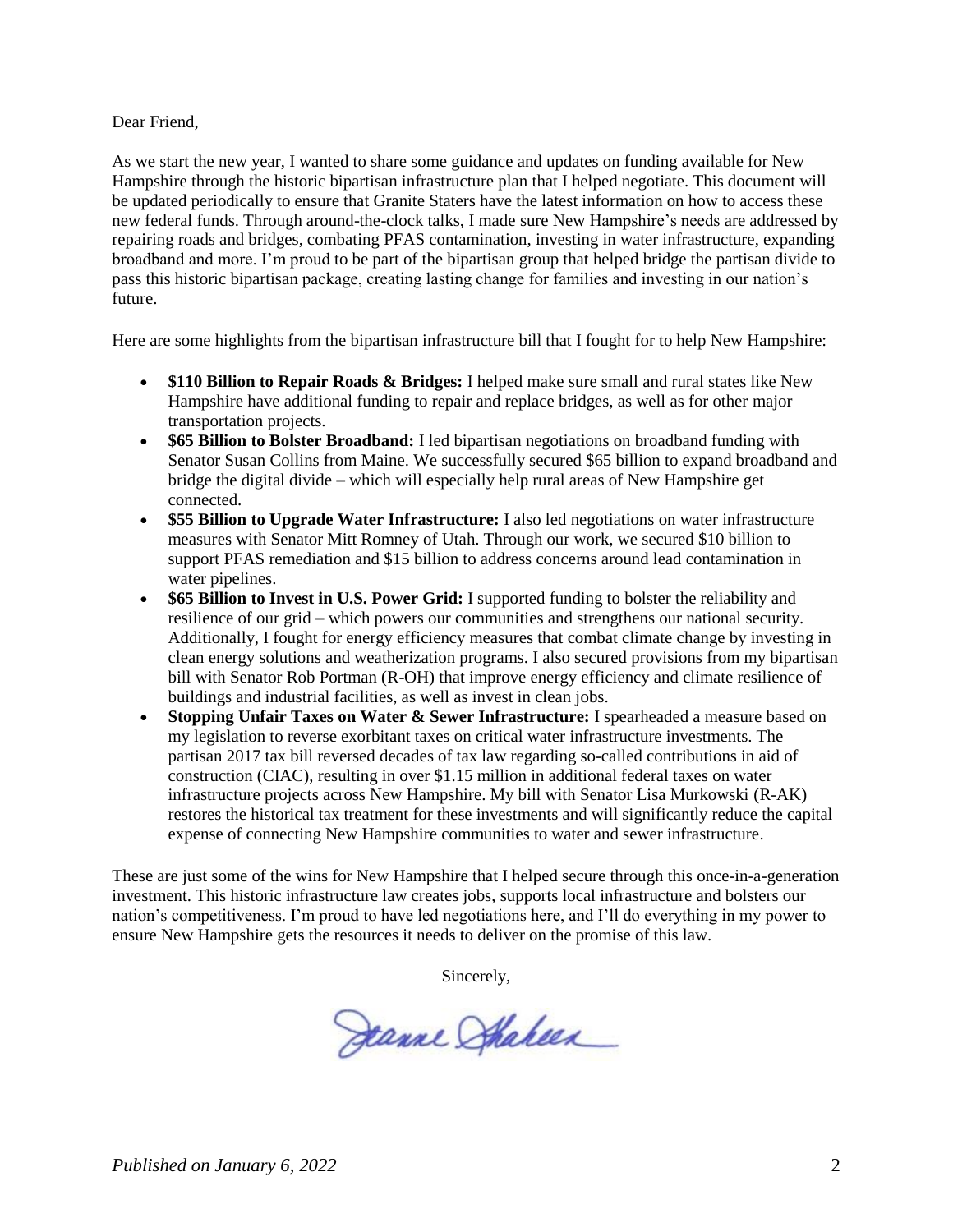# The Infrastructure Investment and Jobs Act: Formula and Competitive Funding by Agency

# **Table of Contents**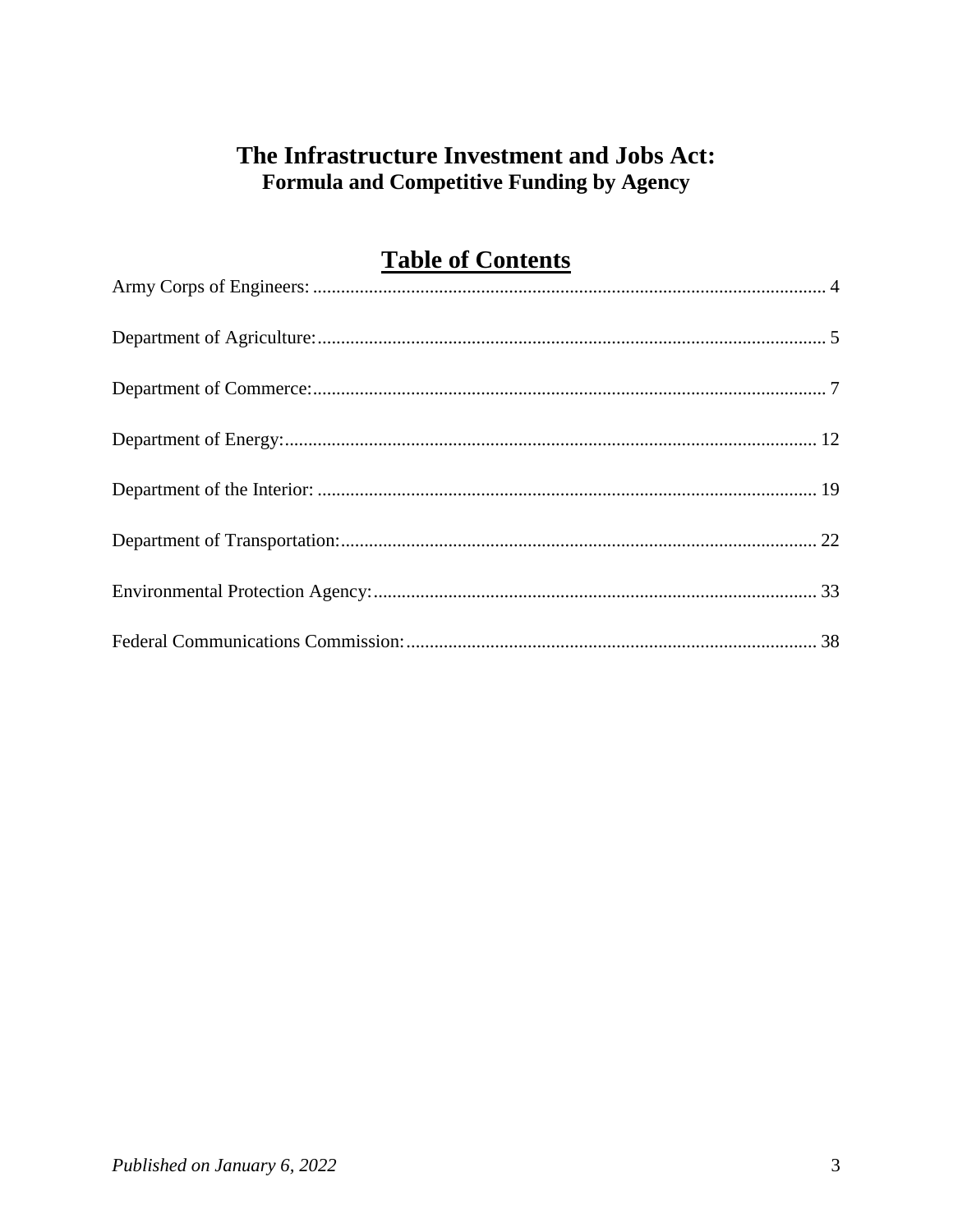# **Army Corps of Engineers**

#### **Resources:**

<span id="page-3-0"></span>• CRS Report: Infrastructure Investment and Jobs Act (IIJA) Funding for U.S. Army Corps of [Engineers \(USACE\) Civil Works: Policy Primer](https://crsreports.congress.gov/product/pdf/IN/IN11723)

### **Funding By Budget Account:**

**Construction (\$11.6B)**

- o Harbors and Navigation Channels (\$1.5B)
- o Inland Waterways (\$2.5B)
- o Coastal Storm Risk Management (\$2.55B)
- o Inland Flood Risk Management (\$2.5B)
- o Aquatic Ecosystem Restoration (\$1.9B)
- o Continuing Authorities Programs (\$465M)
- o Environmental Infrastructure (\$200M)
- **Operations and Maintenance (\$4B)**
- **Mississippi River and Tributaries (\$808M)**
	- o Studies, Construction, Operation, and Maintenance (\$550M)
	- o Actions to Address Emergency Situations (\$258M)
- **Flood Control and Coastal Emergencies (\$251M)**
- **Regulatory Program (\$160M)**
- **Investigations (\$150M)**
- **WIFIA (\$75M) –** By providing long-term, low cost loans, the U.S. Army Corps of Engineers through the Corps Water Infrastructure Financing Program (CWIFP), as authorized by the Water Infrastructure Finance and Innovation Act (WIFIA), enables local investment in infrastructure projects that address community water resource needs, promote economic prosperity, and improve environmental quality.
	- o Click [HERE](https://usace.contentdm.oclc.org/utils/getfile/collection/p16021coll11/id/5013) for more information on program features, benefits, eligibility requirements, and timeline.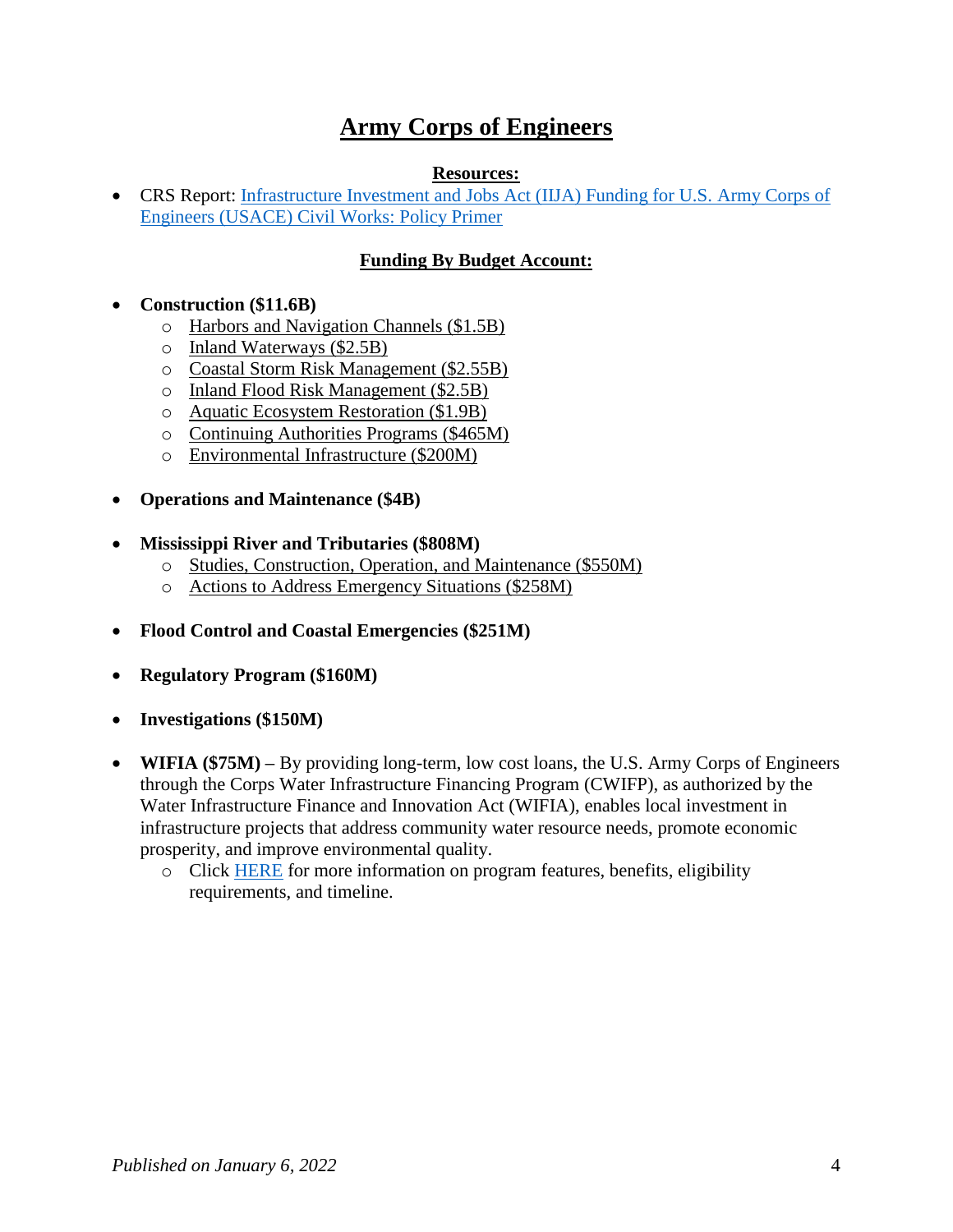# **Department of Agriculture**

#### **Resources:**

- <span id="page-4-0"></span> CRS Report: [Infrastructure Investment and Jobs Act: Funding for USDA Rural Broadband](https://crsreports.congress.gov/product/pdf/IF/IF11918)  [Programs](https://crsreports.congress.gov/product/pdf/IF/IF11918)
- CRS Report: [USDA's ReConnect Broadband Pilot Program](https://crsreports.congress.gov/product/pdf/IF/IF11262)

#### **Formula-Based Funding:**

#### (None)

## **Competitive Grant Funding:**

- **ReConnect Program (\$1.291B):** The ReConnect Program offers loans, grants, and loan/grant combinations to help construct or improve facilities required to provide broadband access to rural areas. The program can also fund the acquisition or upgrade of an existing system not currently providing sufficient broadband access.
	- o Eligible applicants: Corporations, cooperatives, public entities, U.S. territories and federally recognized Indian tribes.
	- o Service area requirements: Rural areas where at least 50% of households do not have sufficient broadband access (broadband at speeds of at least 25/3 Mbps).
	- o Key provisions in the IIJA bill:
		- 1. *Set Aside for High-Need Rural Areas:* IIJA requires that 10% of the funding (i.e., \$192.6 million) be set aside for service areas where at least 90% of households do not have sufficient broadband access (broadband at speeds of at least 25/3 Mbps).
		- 2. *Broadband Buildout Speed:* IIJA requires projects to provide broadband service to premises within the proposed service area at minimum speeds of 100/20 Mbps.
		- 3. *Rural in Character Exception:* IIJA allows the U.S. Department of Agriculture (USDA) to allocate up to \$50 million to projects in areas that do not meet the rural area definition but are determined to be *rural in character.* The existing rural in character designation (7 U.S.C. §1991(a)(13)) allows the Secretary of Agriculture to consider communities that do not meet the definition of a *rural area* to be eligible for certain funding if they have qualities that are rural in character. Rural areas are defined as areas with 20,000 or fewer inhabitants, and not adjacent to a city that has a population of greater than 50,000 inhabitants (7 U.S.C. §950bb(b)(3)).
		- 4. *Match Waived for Certain Communities:* IIJA waives the matching funds requirement for grant applicants that are Alaska Native Corporations or federally recognized Indian tribes on underserved trust lands. The matching funds requirement is also waived for grant projects that serve colonias or persistent poverty counties (i.e., counties that have had a poverty rate of 20% or higher over the past 30 years).
	- o Distributing funds: Funds are to remain available until expended.
	- o Click [HERE](https://www.usda.gov/reconnect) for more information on the program and how to apply for funding.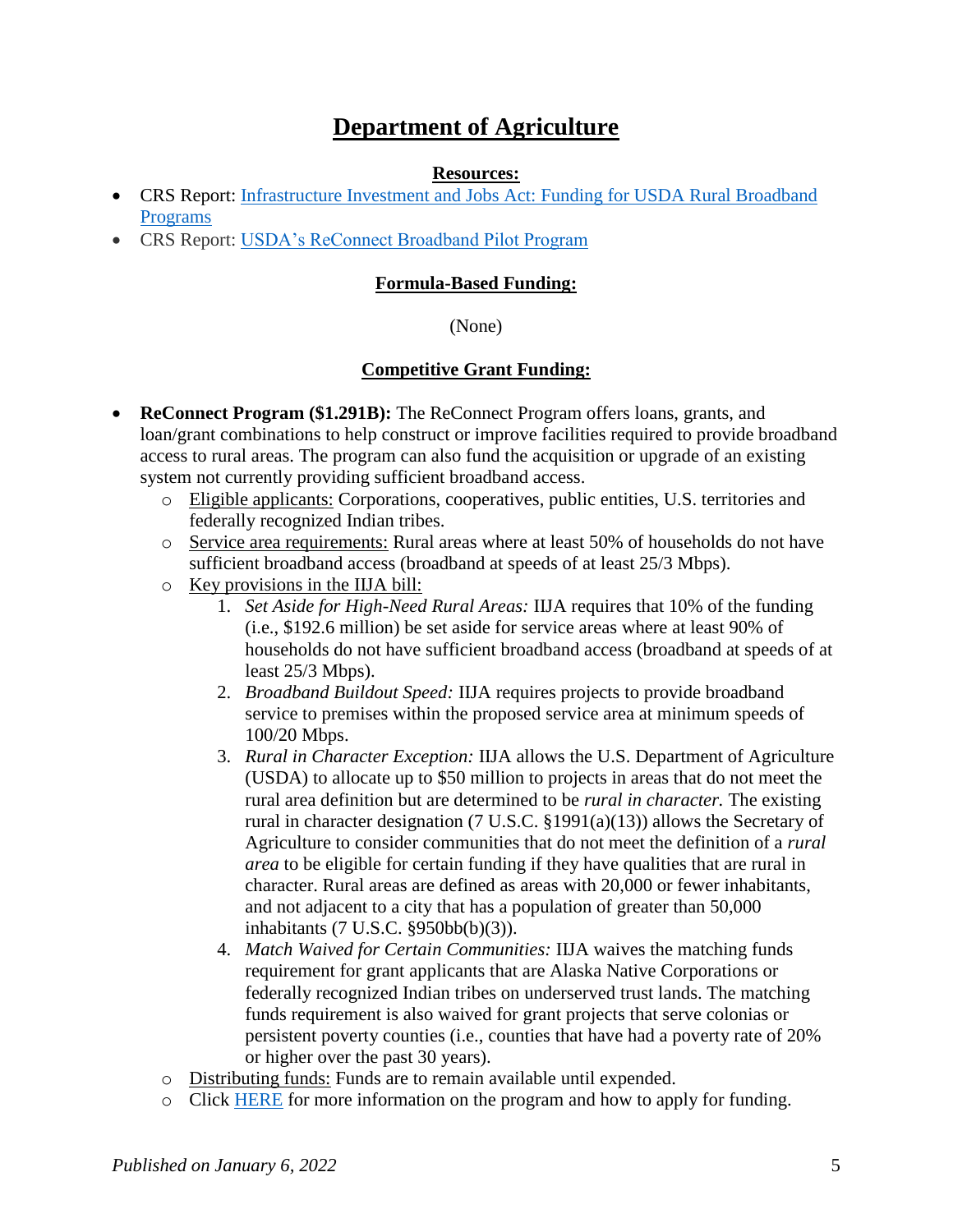- **Rural Broadband Program (\$74M):** Rural Broadband Program offers loans to help construct, improve or acquire facilities and equipment needed to provide broadband access to rural areas. Congress has also authorized the Rural Broadband Program to issue grants and loan guarantees. (In recent years, Congress has appropriated funding only for direct loans.)
	- o Eligible applicants: Corporations, cooperatives, public entities, U.S. territories and federally recognized Indian tribes.
	- o Proposed service area requirements: Areas where 50% of households lack access to broadband service at speeds of 25/3 Mbps.
	- o Distributing funds: Funds are to remain available until expended.
	- o Click [HERE](https://www.rd.usda.gov/programs-services/telecommunications-programs/rural-broadband-access-loan-and-loan-guarantee) for more information on the program and how to apply for funding.

## **Other Funding:**

- **Wildland Fire Management (\$3.203B) –** Provides funding for wildland fire management.
- **Ecosystem Restoration (\$2.693B)**  Provides funding to restore the ecological health of Federal lands and waters and of private lands, through voluntary efforts, via a variety of programs, including through partnering with States.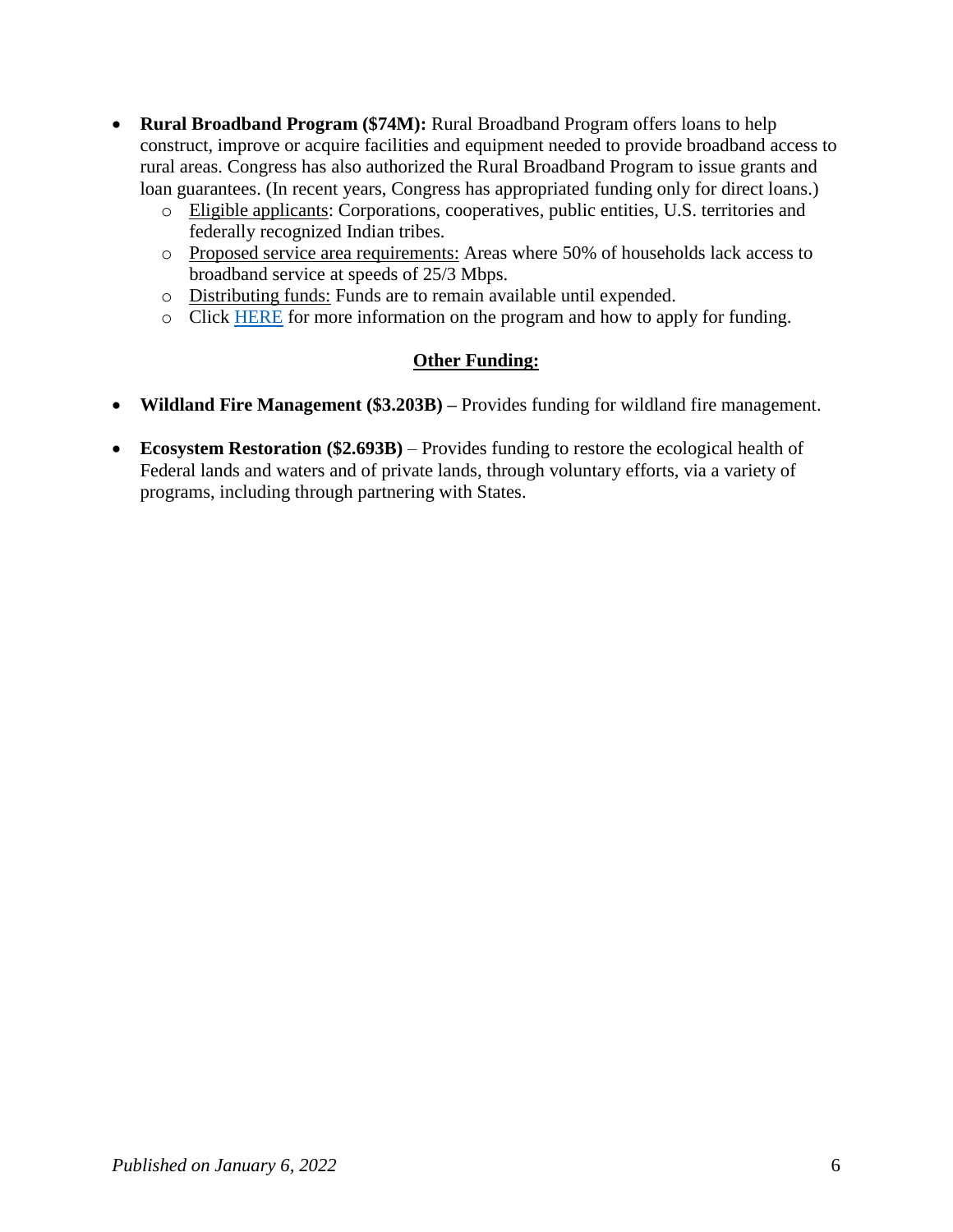# **Department of Commerce**

## **Resources:**

- <span id="page-6-0"></span>• Department of Commerce IIJA Fact Sheet [HERE](https://www.commerce.gov/news/fact-sheets/2021/11/fact-sheet-department-commerces-use-bipartisan-infrastructure-deal-funding)
- National Telecommunications and Information Administration (NTIA) Grants Overview Page [HERE](https://broadbandusa.ntia.doc.gov/resources/grant-programs)
- Office of Internet Connectivity and Growth (OICG) Homepage **HERE**
- OICG Grants Page [HERE](https://www.ntia.doc.gov/category/grants)
	- o NTIA will be updating the OICG grant programs webpage as additional information becomes available on program guidance and webinars.
- CRS Report: The Infrastructure Investment and Jobs Act (P.L. 117-58): Summary of the [Broadband Provisions in Division F](https://crsreports.congress.gov/product/pdf/R/R46967)

# **Formula-Based Funding:**

- **Broadband Equity, Access, and Deployment Program (\$42.45B) –** This will fund the infrastructure buildouts needed to connect every American to reliable, high-speed, affordable broadband.
	- o Allotments: NTIA will first allocate to each state a "minimum initial amount" of \$100 million for broadband expansion and/or affordability. (Note: four of the territories defined as states will instead each receive a minimum initial amount of \$25 million.) NTIA will also allocate 10% of the total appropriated amount (\$4.245 billion) to each state, based on that state's share of number of locations in high-cost areas of the country that are unserved by high-speed broadband. NTIA will allocate the remaining funds (\$32.905 billion) to states based on their share of unserved locations in the country.
	- o Funding breakdown: Each participating state must apply to NTIA for the funds allocated to it. After receiving the funds from NTIA, the state may competitively award sub-grants to carry out the broadband deployment activities. States will be required to work with broadband providers to ensure that each broadband provider that receives funding offers at least one affordable service plan. NTIA will work closely with the Federal Communications Commission (FCC) to determine exactly where the unserved locations are, and with states to fund projects that will help achieve universal broadband access.
- **Tribal Broadband Connectivity Program (\$2B) –** The Commerce Department's current Tribal Broadband Connectivity Program (\$980 million) has received over \$5 billion in funding requests for broadband deployment and affordability projects, demonstrating the significant need for funding to expand access to and adoption of broadband service on Tribal lands. Although other broadband funds provided by the IIJA can be used on tribal lands, by providing tribal governments with access to an additional \$2 billion in dedicated broadband funds, the Act gives tribes the opportunity to determine how best to meet the broadband needs of their own communities.
- **State Digital Equity Capacity Formula Grant Program (\$1.5B) –** This two-phase formula-based grant program will accelerate the adoption of broadband through digital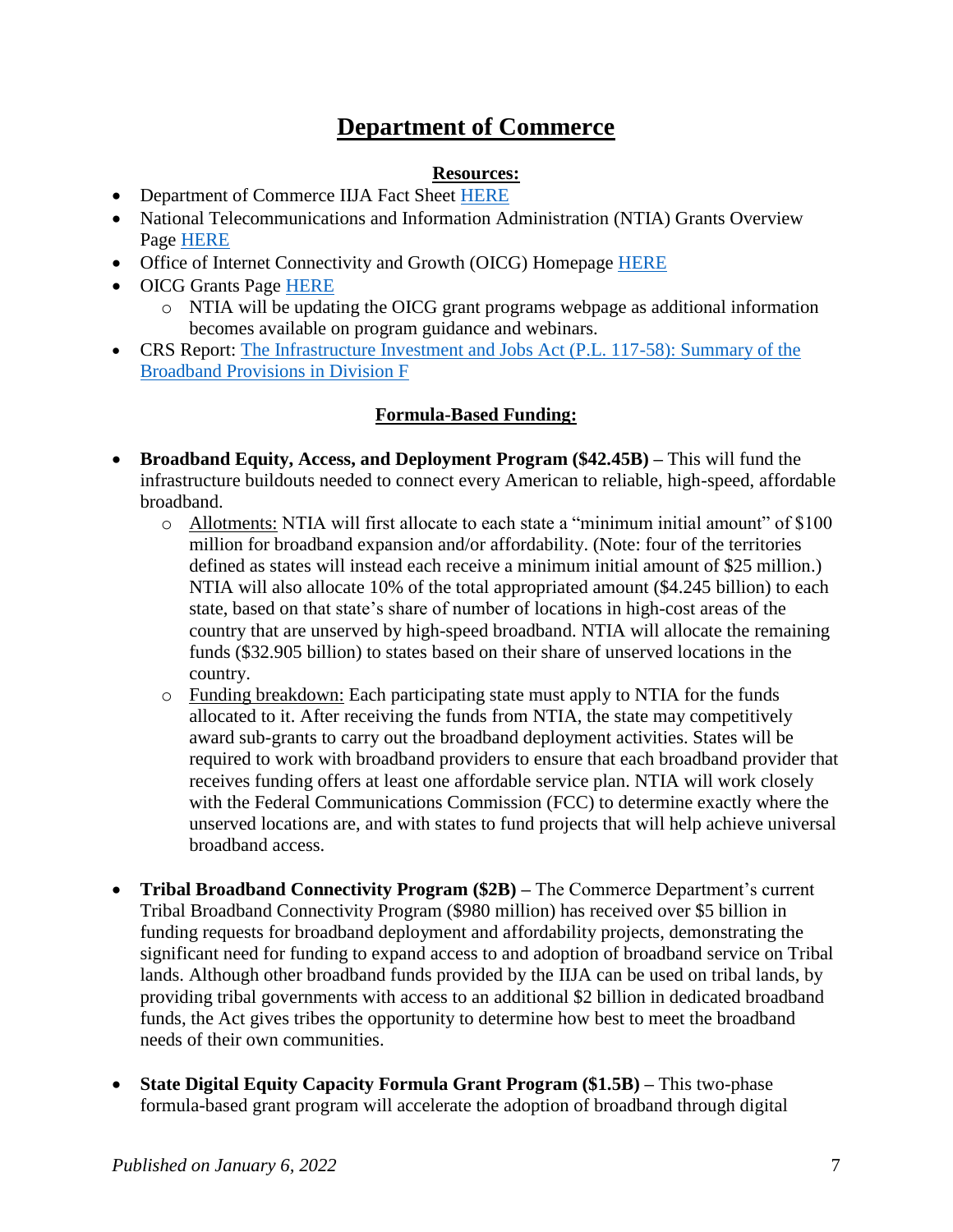literacy training, workforce development, device access programs and other digital inclusion measures.

- o Allotments:
	- Phase I: For Phase I, the law appropriates \$60 million for planning grant awards. The funds are to be used by states to develop their State Digital Equity Plans.
	- Phase II: For Phase II, the law authorizes Congress to appropriate \$240 million for FY2022 and \$300 million per year for FY2023 through FY2026. At least 5% of funds are to be made available for grants to Indian tribes, Alaska Native entities and Native Hawaiian organizations; and at least 1% is to be made available for grants to territories. The law appropriates the authorized \$240 million for FY2022.
- o Administering entity: An entity selected by the governor (or equivalent official) to apply for funding under this program that would be responsible for receiving and administering capacity grants; overseeing the State Digital Equity Plan; and making subgrants to eligible entities. Schools may not be an administering entity.
- o Eligible applicants: A state, Indian tribe, Alaska Native entity or a Native Hawaiian organization; a not-for-profit entity providing services in the state; a community anchor institution; a local educational agency; an entity that conducts a workforce development program; a state agency responsible for administering or supervising adult education and literacy activities; a public or multi-family housing authority; or a partnership between any of these entities. Additionally, other entities (other than schools) may be permitted to join a partnership of eligible entities if the Assistant Secretary determines such action to be in the public interest.

## **Competitive Grant Funding:**

- **Digital Equity Competitive Grant Program (\$1.25B) –** This competitive grant program will accelerate the adoption of broadband through digital literacy training, workforce development, devices access programs and other digital inclusion measures. The law authorizes \$250 million to be appropriated for each of the first five fiscal years in which funds are made available (the program may extended). From these amounts, the NTIA may not use more than 5% to administer the program; at least 5% is to be set aside for grants to Indian tribes, Alaska Native entities and Native Hawaiian organizations; and at least 1% is to be set aside for grants to territories. The law appropriates the authorized \$250 million for FY2022.
	- o Eligible applicants: Political subdivision, agency, or instrumentality of a state, including an agency of a state that is responsible for administering or supervising adult education and literacy activities, or for providing public housing; an Indian Tribe, an Alaska Native entity or a Native Hawaiian organization; a foundation, corporation, institution or association that is a not-for-profit entity and not a school; a community anchor institution; a local educational agency; an entity that carries out a workforce development program; and partnership between any of the above entities. Additionally, other entities (other than schools) may be permitted to join a partnership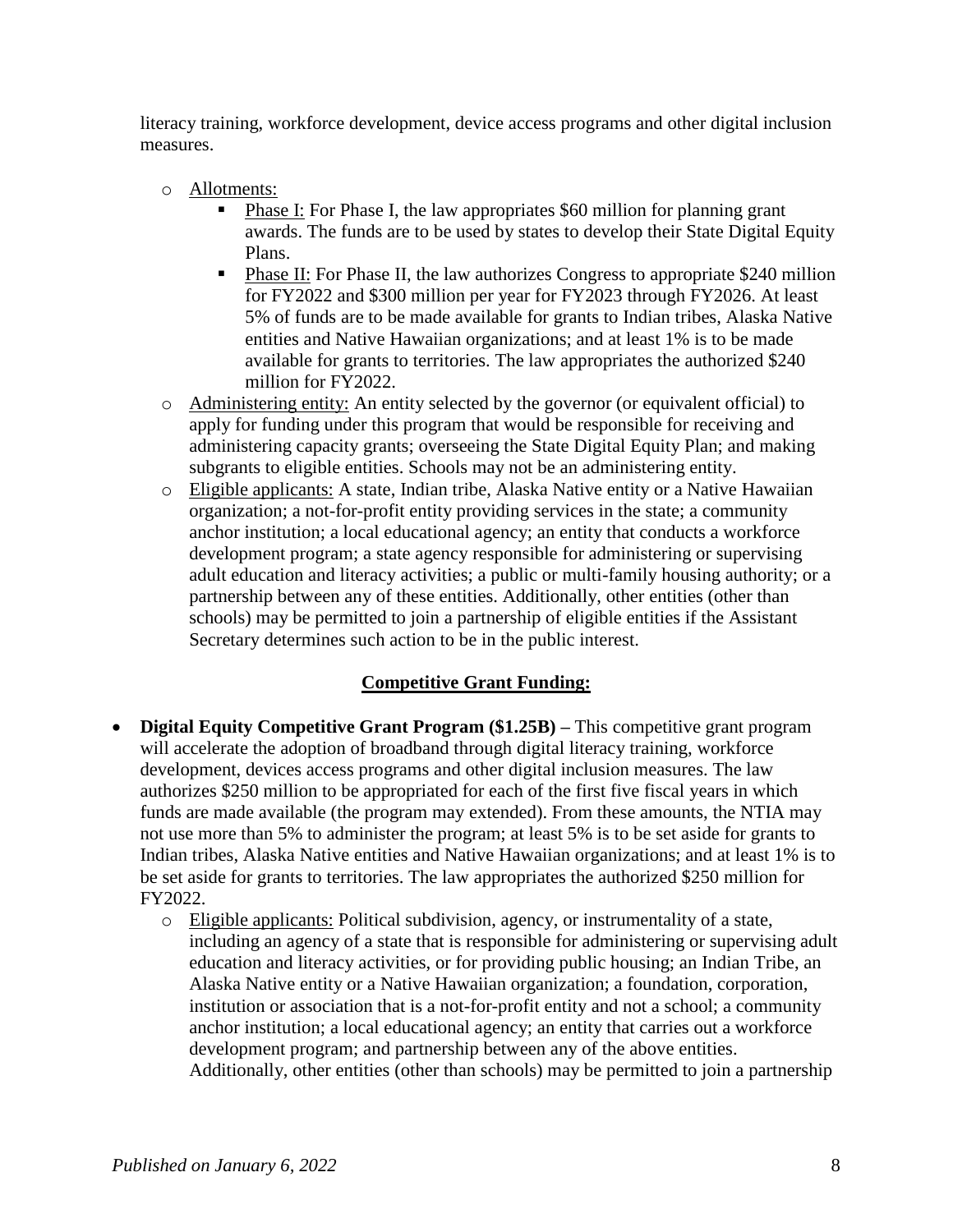of eligible entities if the Assistant Secretary determines such action to be in the public interest.

- **Middle Mile Grant Program (\$1B)** NTIA will make grants through this five-year funding (FY2022 – 2026) on a technology-neutral, competitive basis to eligible entities for the construction, improvement or acquisition of middle mile infrastructure.
	- o Eligible applicants: A State, political subdivision of a State, Tribal government, technology company, electric utility, utility cooperative, public utility district, telecommunications company, telecommunications cooperative, nonprofit foundation, nonprofit corporation, nonprofit institution, nonprofit association, regional planning council, Native entity or economic development authority; or a partnership of any two or more of these.
	- o Priority:
		- NTIA will give priority to applications that satisfy two or more of the following conditions:
			- Adoption of fiscally sustainable middle mile strategies
			- Commitment to offering nondiscriminatory connection to terrestrial and wireless last mile broadband providers
			- Identification of business partners of terrestrial and wireless last mile providers
			- Identification of supplemental investments or in-kind support
			- Demonstration of benefits to national security interests
	- o Requirements:
		- Having financial, technical and operational capabilities to carry out the project, operate the resulting middle mile broadband network, and support retail broadband service
		- Prioritizing connection of its middle mile infrastructure to last mile broadband networks in unserved areas or noncontiguous trust lands
		- **Prioritizing the offering of wholesale broadband service on a carrier-neutral** basis
		- Completing the grant project within five years
		- Sharing the locations of its middle mile infrastructure with the NTIA, FCC and local governments
- **NOAA Habitat Restoration and Community Resilience Grants (\$491M) –** This funding will support competitive grants for coastal restoration projects across multiple National Oceanic and Atmospheric Administration (NOAA) programs. Funds will be used to enable communities, Tribes and states to respond and adapt to climate change impacts.
	- o Eligible applicants: Institutions of higher education, non-profits, commercial (for profit) organizations, U.S. territories, and state, local and Native American tribal governments.
	- o Click [HERE](https://www.fisheries.noaa.gov/grant/coastal-and-marine-habitat-restoration-grants) to see how to apply.
- **NOAA National Ocean and Coastal Security Fund Grants (\$492M) –** The NOAA National Coastal Resilience Fund (NCRF) is a competitive grant program administered through the National Fish and Wildlife Foundation that prioritizes awards based on matching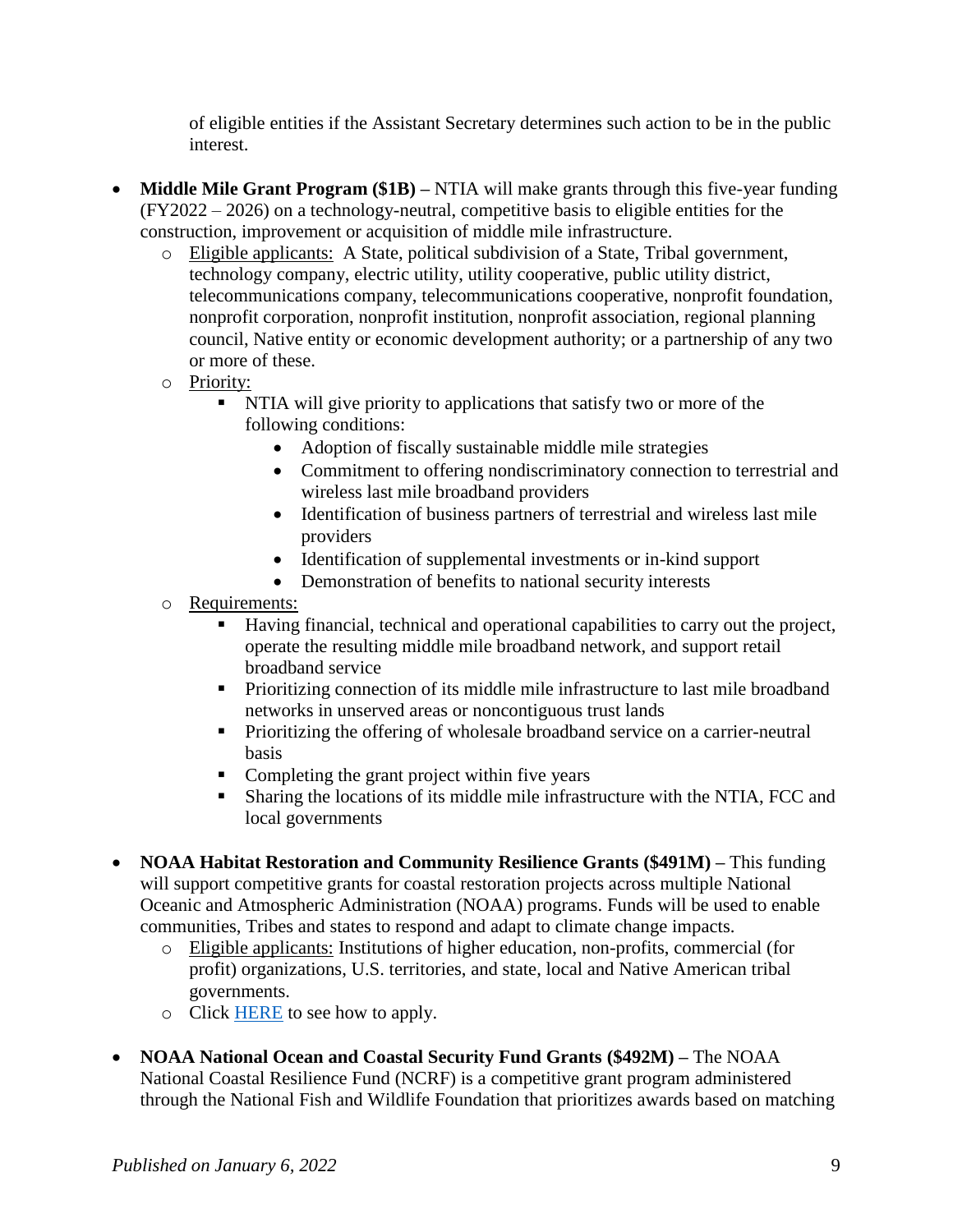fund. This program funds natural infrastructure needed to protect coastal communities while also enhancing habitat for fish and wildlife.

- $\circ$  Eligible applicants: non-profit 501(c) organizations, state and territorial government agencies, local governments, municipal governments, Tribal governments and organizations, educational institutions or commercial (for-profit) organizations. Tribal governments include all Native American tribal governments (both federally recognized tribes and those tribes that are not federally recognized).
- **NOAA Community-Based Restoration Program: Fish Passage Barrier Removal Grants (\$400M) –** Competitive grants administered through this program will support projects that restore fish passage through the removal of in-stream barriers such as culverts, small dams, dikes and other infrastructure. Funding also supports communities by providing technical assistance for project planning and permitting needs. This funding includes a 15% set-aside for Tribal projects (\$60M).
	- o Eligible applicants: Institutions of higher education, non-profits, commercial (for profit) organizations, U.S. territories and state, local and tribal governments.
	- o Click [HERE](https://www.fisheries.noaa.gov/funding-opportunities) to see NOAA Fisheries funding opportunities.
- **NOAA Pacific Coastal Salmon Recovery Fund (PCSRF) (\$172M) –** PCSRF competitive grants fund habitat restoration projects for Endangered Species Act listed salmon stocks in Washington, Oregon, Idaho, Nevada, California and Alaska, as well as federally recognized Tribes of the Columbia River and the Pacific Coast (including Alaska).
	- $\circ$  Eligible applicants: non-profit 501(c) organizations, state and territorial government agencies, local governments, municipal governments, Tribal governments and organizations, educational institutions, or commercial (for-profit) organizations. Tribal governments include all Native American tribal governments (both federally recognized tribes and those tribes that are not federally recognized).
	- o Click [HERE](https://www.fisheries.noaa.gov/grant/pacific-coastal-salmon-recovery-fund) to see how to apply.
- **NOAA Marine Debris Assessment, Mitigation, and Removal (\$200M) –** The competitive grants distributed by the NOAA Marine Debris Program fund projects that remove trash and other ocean, habitat restoration as well as emergency response and research.
	- o Eligible applicants: State, local, tribal and territory governments whose activities affect research or regulation of marine debris. Equally eligible are any institution of higher education, nonprofit organization, or commercial (for-profit) organization with expertise in a field related to marine debris.
	- o Click [HERE](https://marinedebris.noaa.gov/resources/funding-opportunities) to learn how to apply.
- **NOAA National Estuarine Research Reserves Program (NERRs) (\$77M) –** The competitive grant funds are available to entities working on 29 coastal sites designated to protect and study estuarine systems. NOAA provides funding and national guidance, and each site is managed daily by a lead state agency or university with input from local partners.
	- o Eligible applicants: NERRs lead state agencies or universities designed to receive NERRs operations funding through a Memorandum of Understanding with NOAA in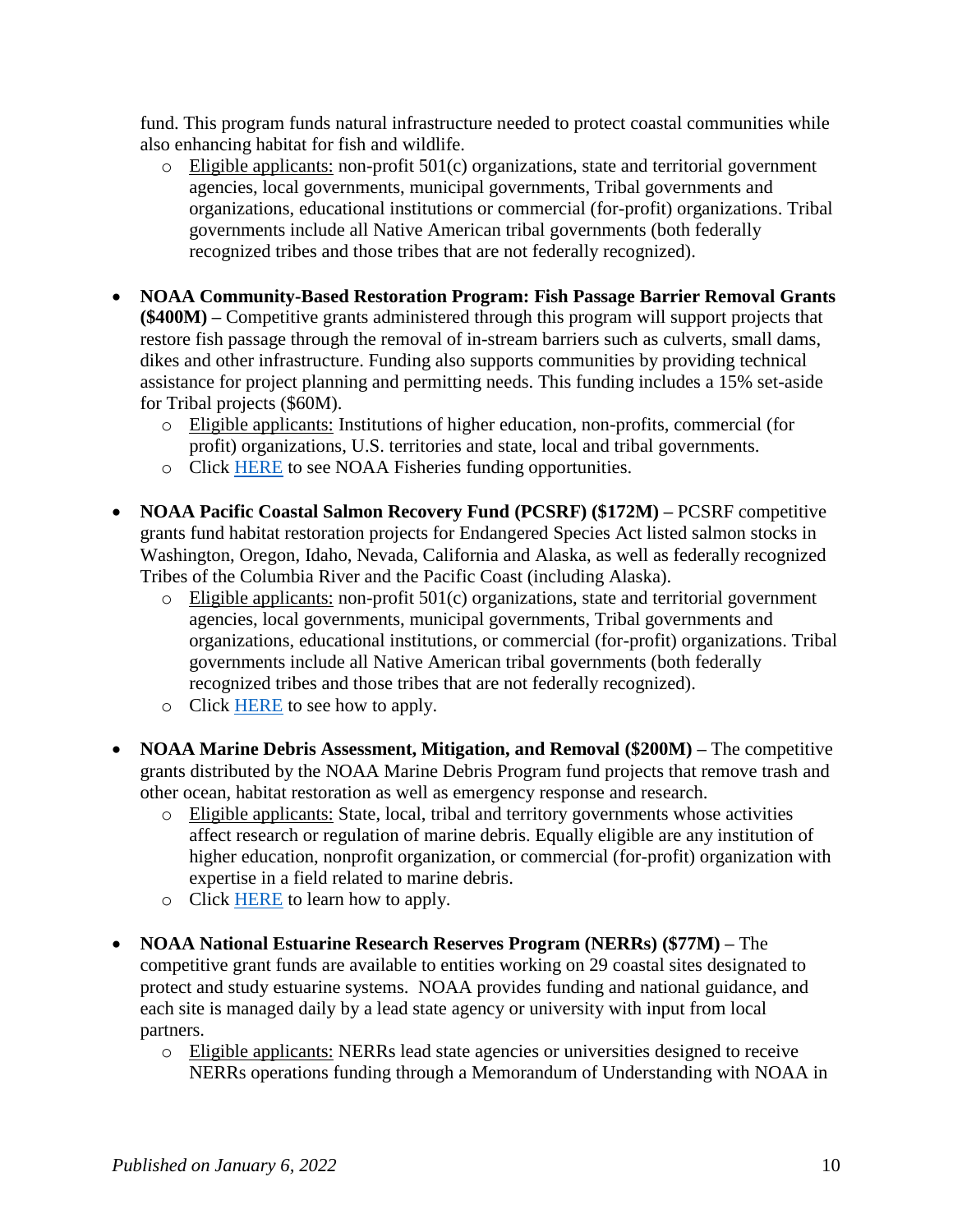the coastal states and territories including the Pacific, Gulf of Mexico, Caribbean, Atlantic Coast and Great Lakes.

- **NOAA Regional Ocean Partnerships (ROPs) (\$56M) –The ROPs coordinate the interstate** and intertribal management of ocean, Great Lakes and coastal resources. This funding will allow the ROPs to implement their priority actions.
	- o Eligible applicants: All state, local, territory and tribal governments, institutions of higher learning, non-profit and for-profit organizations that may receive and expend Federal funds as legal entities are eligible to apply.
- **NOAA Coastal, Ocean, and Great Lakes Observing Systems (\$150M) –** This funding will provide critical upgrades to the nation's buoy and ocean observation network. These upgrades include support for a number of priorities including funds for installation and implementation of high-frequency radar systems to close key gaps in the surface current mapping system (oil spill response, harmful algal blooms and climate research), underwater gliders to ensure safe navigation and innovation in ocean technology and modeling.
	- o Eligible applicants: TBD
- **NOAA Coastal Zone Enhancement – Technical Assistance and Grants (\$207M) –** This funding will allow NOAA to increase technical assistance and grants to advance projects that address wetlands, coastal hazards, public access, marine debris, cumulative and secondary impacts, special area management plans, ocean and Great Lakes resources, energy and government facility siting, and aquaculture.
	- o Eligible applicants: TBD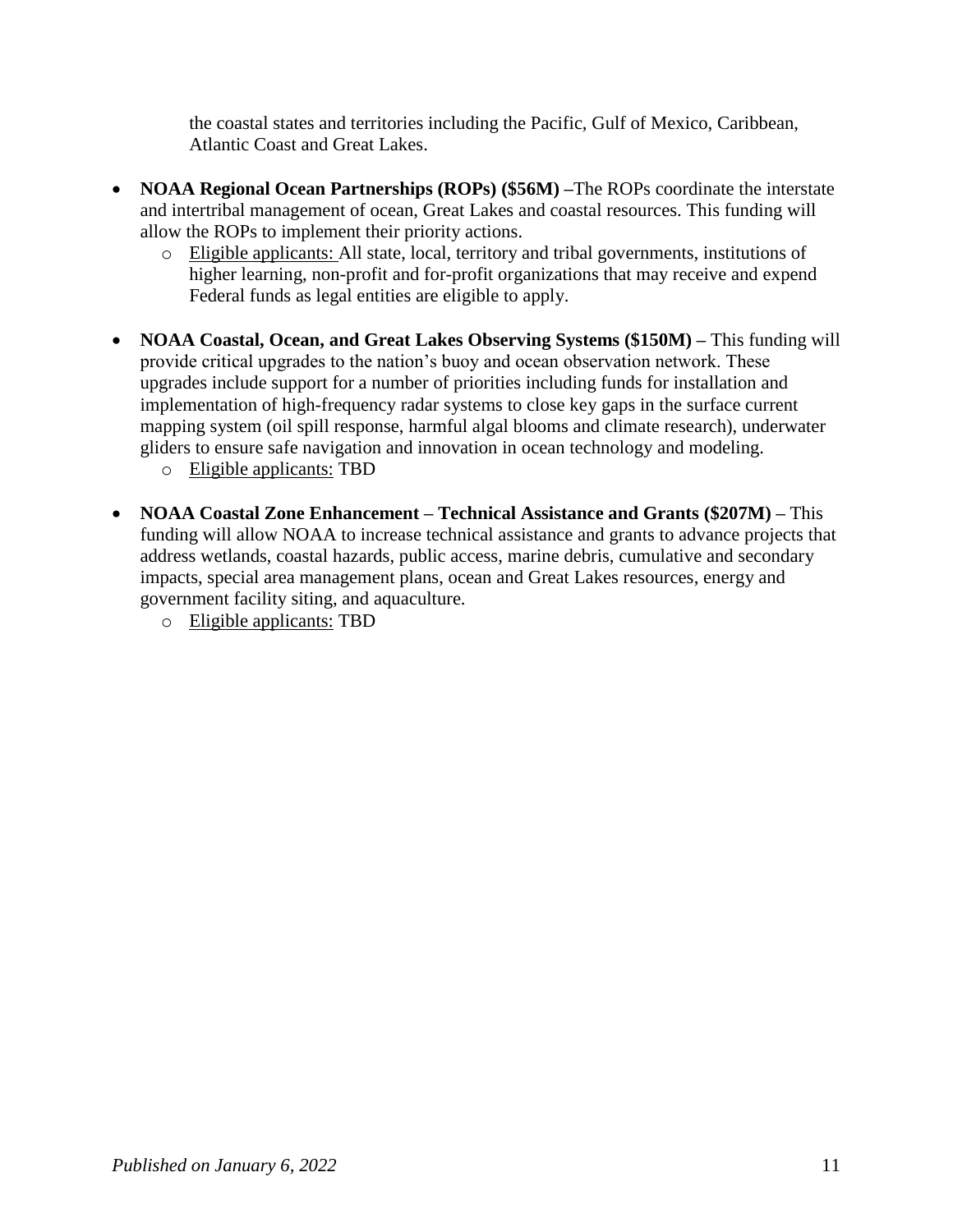# **Department of Energy**

### **Resources:**

- <span id="page-11-0"></span>• DOE IIJA Fact Sheet [HERE](https://www.energy.gov/articles/doe-fact-sheet-bipartisan-infrastructure-deal-will-deliver-american-workers-families-and-0)
- DOE Office of Energy Efficiency and Renewable Energy Funding Opportunities [HERE](https://www.energy.gov/eere/funding/eere-funding-opportunities) o Click [HERE](https://www.energy.gov/eere/apply-eere-funding-opportunities) to learn how to apply.
- National Energy Technology Laboratory Solicitations and Funding Opportunities [HERE](https://netl.doe.gov/business/solicitations)
- Battery Policies and Incentives Search Tool [HERE](https://www.energy.gov/eere/vehicles/battery-policies-and-incentives-search#/)

## **Formula-Based Funding:**

- **Weatherization Assistance Program (WAP) (\$3.5B) –** Provides funding to enables lowincome families to reduce their energy consumption by making their dwellings more energy efficient.
	- o Allotments: As a formula grant program, funding flows from DOE to state and territorial governments and then to local governments and weatherization agencies. State and territory allocations are determined by DOE and include a base allocation and a formula allocation. The formula allocation depends upon three factors: population, climate and residential energy expenditure. As these factors change for a particular state or territory, the formula allocation portion will change. The funding level for WAP also affects the formula allocation for a state or territory.
	- o Further details on the WAP state and territory allocations can be found in the CRS report, [The Weatherization Assistance Program Formula.](https://crsreports.congress.gov/product/pdf/R/R46418)
	- o Click [HERE](https://www.energy.gov/eere/wap/how-apply-weatherization-assistance#states) to learn how to apply for Weatherization Assistance.
- **Energy Efficiency and Conservation Block Grant Program (\$550M) –** Provides funding to reduce fossil fuel emissions and total energy use and create jobs by working with cities, counties, states, U.S. territories and Indian tribes to implement and manage energy efficiency and conservation projects and programs in the transportation, building, and other sectors.
- **State Energy Program (\$500M)** Provides funding and technical assistance to states, territories and the District of Columbia to enhance energy security, advance state-led energy initiatives and maximize the benefits of decreasing energy waste.
	- o Click [HERE](https://www.energy.gov/eere/wipo/state-energy-program-guidance) for program background and guidance.
	- o Click [HERE](https://www.energy.gov/sites/prod/files/2021/01/f82/FY21-SEP-Formula-Allocations.pdf) for SEP allocations for FY2021.
- **Preventing Outages and Enhancing the Resilience of the Electric Grid Program (\$2.5B) –** Provides support to States and Indian Tribes for activities that reduce the likelihood and consequence of impacts to the electric grid due extreme weather, wildfire and natural disaster.
- **Energy Efficiency Revolving Loan Fund Capitalization Grant Program (\$250M) –** Provides grants to States and Territories through the State Energy Program, with additional money going to priority states with the highest energy consumption and emissions per capita, to establish revolving loan funds to assist residential and commercial building owners with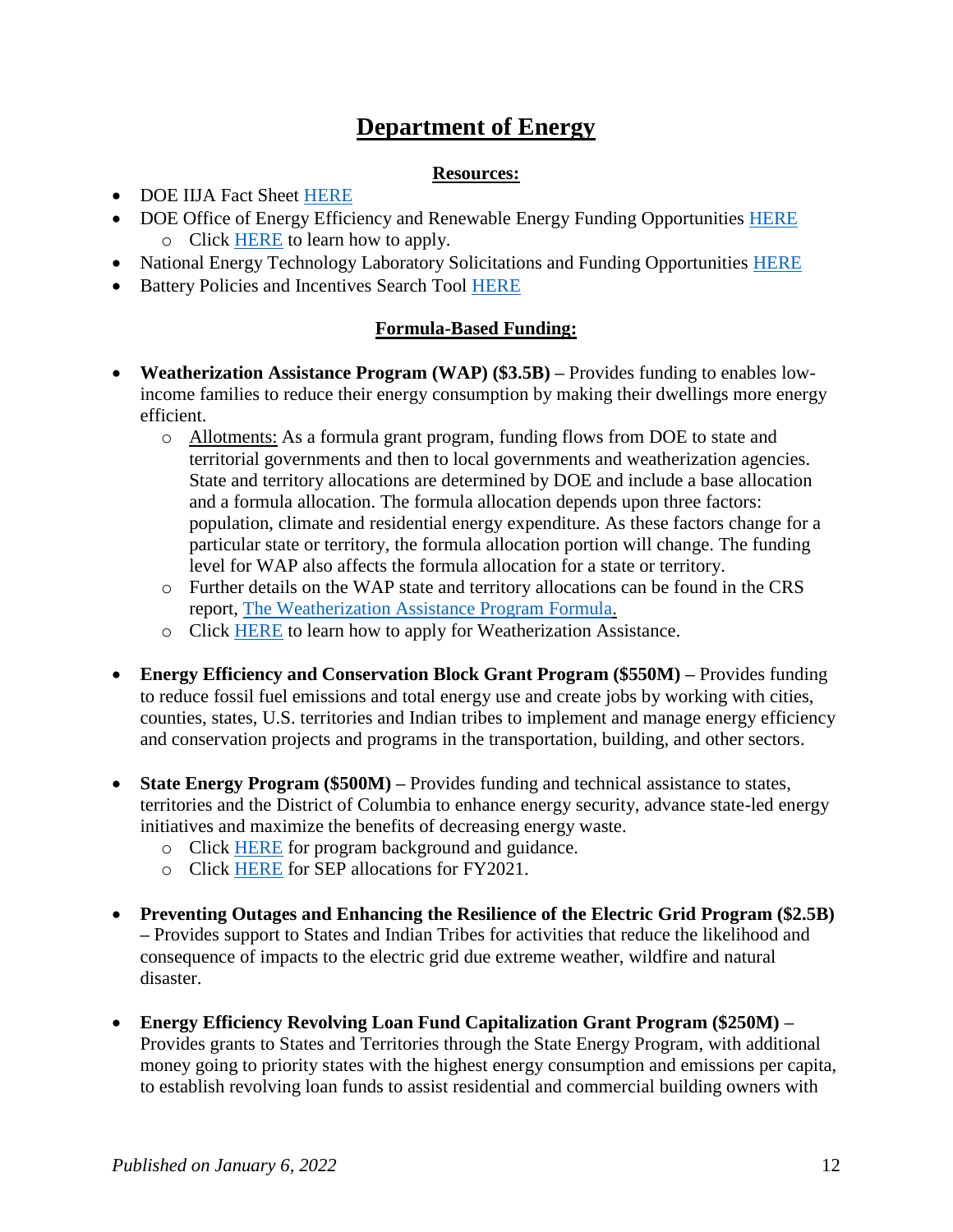conducting energy audits and making energy efficiency upgrades to their homes and facilities.

# **Competitive Grant Funding:**

- **Preventing Outages and Enhancing the Resilience of the Electric Grid Program (\$2.5B) –** Provides support for activities that reduce the likelihood and consequence of impacts to the electric grid due extreme weather, wildfire and natural disaster.
	- o Eligible applicants: An electric grid operator, electricity storage operator, electricity generator, transmission owner or operator, distribution provider, fuel supplier and other relevant entities as determined by DOE.
- **Energy Infrastructure Federal Financial Assistance Program (\$5B) –** To provide federal financial assistance to demonstrate innovative approaches to transmission, storage, and distribution infrastructure to harden resilience and reliability and to demonstrate new approaches to enhance regional grid resilience, implemented through States by public and publicly regulated entities on a cost-shared basis.
	- o Eligible applicants: States, Tribes, local governments or a public utility commission.
	- o Click [HERE](https://www.energy.gov/eere/slsc/federal-financial-assistance-programs-resilience-activities) for related funding opportunities.
- **Energy Improvement in Rural or Remote Areas Program (\$1B) –** Provides federal financial assistance to improve resilience, safety, and reliability and environmental protection in rural or remote areas.
	- o Eligible applicants: Cities, towns or unincorporated areas of 10,000 inhabitants or less.
- **Smart Grid Investment Matching Grant Program (\$3B) –** Provides grants to provide flexibility and help quickly rebalance the electrical system, facilitate the aggregation or integration of distributed energy resources, provide energy storage to meet fluctuating, provide voltage support, integrate intermittent generation sources, increase the network's operational transfer capacity and anticipate and mitigate impacts of extreme weather events or natural disasters on grid resilience.
	- o Eligible applicants: Utilities and other power sector entities
- **Transmission Facilitation Program (\$2.5B)**  For DOE to help develop nationally significant transmission lines, increase resilience by connecting regions of the country and contribute to goals to lower electricity sector greenhouse gas emissions.
	- o Eligible applicants: Utilities or other transmission developers.
- **Rural and Municipal Utility Advanced Cybersecurity Grant and Technical Assistance Program (\$250M)** – Provides grants and technical assistance for utilities to detect, respond to, and recover from cybersecurity threats.
	- o Eligible applicants: Rural electric cooperatives, public utilities or small utilities.
- **Carbon Dioxide Transportation Infrastructure Finance and Innovation (CIFIA) Program (\$2.1B)** – Provide flexible, low-interest loans for CO<sub>2</sub> transport infrastructure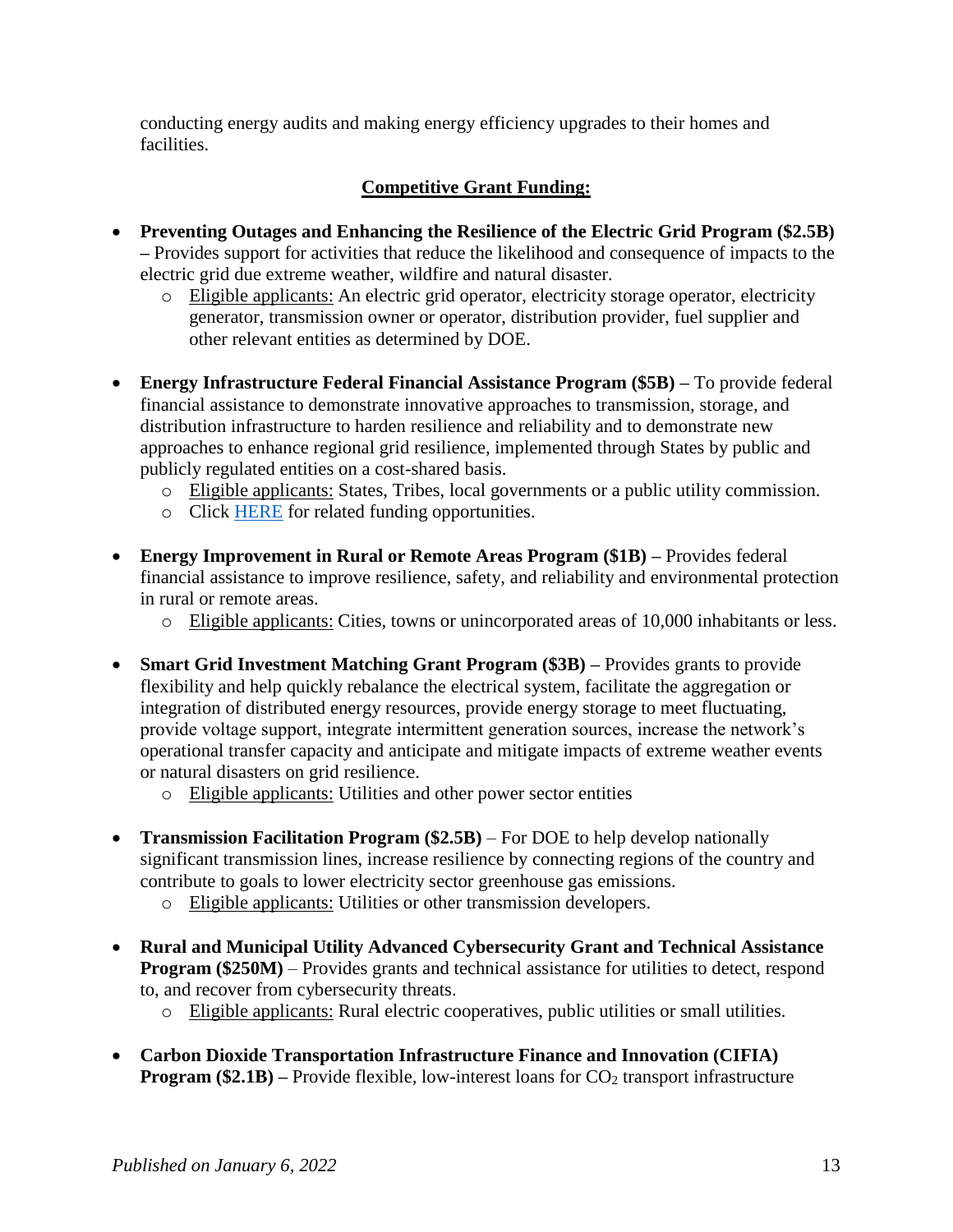projects and grants for initial excess capacity on new infrastructure to facilitate future growth. CIFIA will help facilitate private sector investment in  $CO<sub>2</sub>$  infrastructure.

- o Eligible applicants: "Common carrier," transportation infrastructure operator or owner that provides public transportation services for a fee.
- **Carbon Storage Validation and Testing (\$2.5B) –** Expands DOE's Carbon Storage Validation and Testing program to include large-scale commercialization of new or expanded carbon sequestration projects and associated carbon dioxide transport infrastructure.
	- o Eligible applicants: Industry stakeholders and developers of carbon sequestration projects, including those developing projects with substantial carbon dioxide storage capacity and those that will store carbon dioxide from multiple carbon capture facilities.
- **Direct Air Capture Hubs (\$3.5B)** Supports projects that contribute to the development of four regional direct air capture hubs.
	- o Eligible applicants: Industry stakeholders and developers of Direct Air Capture projects that can develop regional Direct Air Capture hubs, including carbon dioxide off-takers, connective carbon dioxide transport infrastructure, subsurface resources and sequestration infrastructure.
- **Clean Hydrogen Hubs (\$8B)** Provides funding for projects that contribute to the development of at least four clean hydrogen hubs.
	- o Eligible applicants: Industry stakeholders and developers of clean hydrogen projects that can demonstrate the production, transport and end-use of clean hydrogen across all relevant sectors.
- **Clean Hydrogen Manufacturing & Recycling Program (\$500M) –** Provides funding for research, development and demonstration projects to advance new clean hydrogen production, processing, delivery, storage and end-use equipment manufacturing technologies and techniques.
	- o Eligible applicants: Industry stakeholders and developers of clean hydrogen manufacturing technologies including those that operate in partnership with tribal energy development organizations, Indian Tribes, Tribal Organizations, Native Hawaiian community-based organizations or territories or freely associated states.
- **Clean Hydrogen Electrolysis Program (\$1B)** Provides funding for research, development and demonstration projects to reduce the cost of hydrogen produced using electrolyzers. Eligible applicants: Industry stakeholders and developers of projects that will support the program goals of reducing the cost of hydrogen produced using electrolyzers.
- **Clean Energy Demonstration Program on Current and Former Mine Land (\$500M) –** Program to demonstrate the technical and economic viability of carrying out clean energy projects on current and former mine land in a compatible manner with any existing operations.
	- o Eligible applicants: Technology on current/former mine land site with reasonable expectation of commercial viability.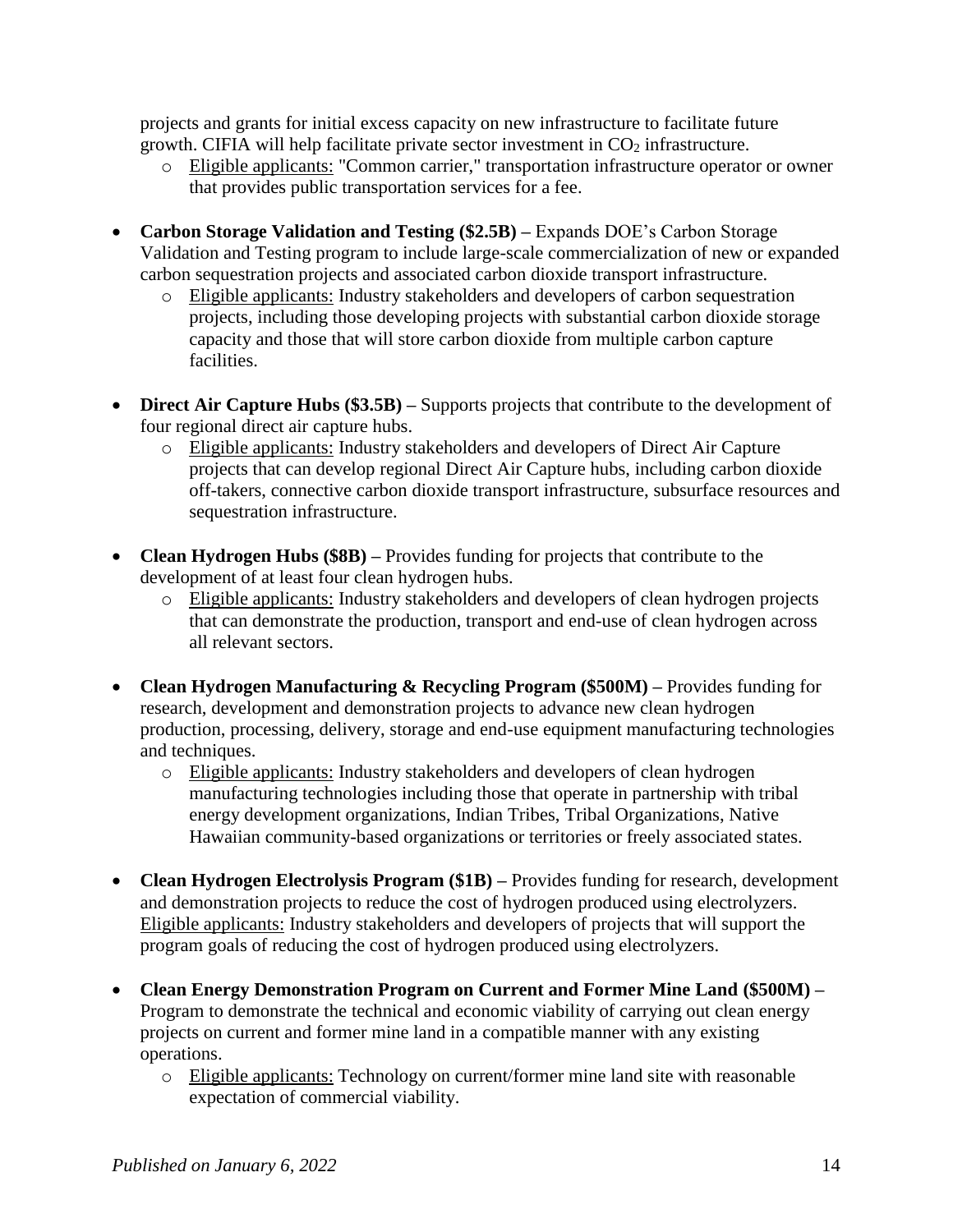- **Carbon Capture Large-scale Pilot Projects (\$937M)**
	- o Eligible applicants: Industry stakeholders, including those partnering with national laboratories, institutions of higher education, multi-institutional collaborations and other appropriate entities.
- **Carbon Capture Demonstration Projects Program (\$2.5B)**
	- o Eligible applicants: Industry stakeholders, including those partnering with national laboratories, institutions of higher education, multi-institutional collaborations and other appropriate entities.
- **Battery Material Processing Grant Program (\$3B) –** To ensure the U.S. has a viable battery materials processing industry by providing funding for demonstration projects and the construction and/or retooling of battery material processing facilities.
	- o Eligible applicants: Institution of higher education, national laboratories, nonprofit and for-profit private entities, state and local governments and consortia of these entities.
- **Battery Manufacturing and Recycling Grant Program (\$3B) –** To ensure the U.S. has viable battery manufacturing and recycling capabilities by providing funding for demonstration projects and the construction and/or retooling of advanced battery manufacturing and recycling facilities.
	- o Eligible applicants: Institution of higher education, national laboratories, nonprofit and for-profit private entities, state and local governments and consortia of these entities.
- **Lithium-Ion Battery Recycling Prize Competition (Phase III) (\$10M) –** Allows the Secretary to continue the Lithium-Ion Battery Recycling Prize and convene a task force on battery producer requirements.
	- o Eligible applicants: Institution of higher education, national laboratories, nonprofit and for-profit private entities, state and local governments, consortia of these entities.
- **Battery Recycling Research, Development, and Demonstration Grants (\$60M) –** Provide grants for battery recycling research, development and demonstration, states and units of local government to assist in the establishment or enhancement of State battery collection, recycling and reprocessing programs and retailers that sell batteries for the implementation or establishment of a system to collect used batteries.
	- o Eligible applicants: Battery producers, battery retailers, institution of higher education, National Laboratories, nonprofit and for-profit private entities, state and local governments and consortia of these entities.
- **Programs to assist in the establishment or enhancement of State battery collection, recycling, and reprocessing (\$50M)**
	- o Eligible applicants: Battery producers: manufacturers and sellers.
- **Program related to the acceptance and collection of covered batteries and covered battery containing products (\$15M)**
	- o Eligible applicants: Battery producers: manufacturers and sellers.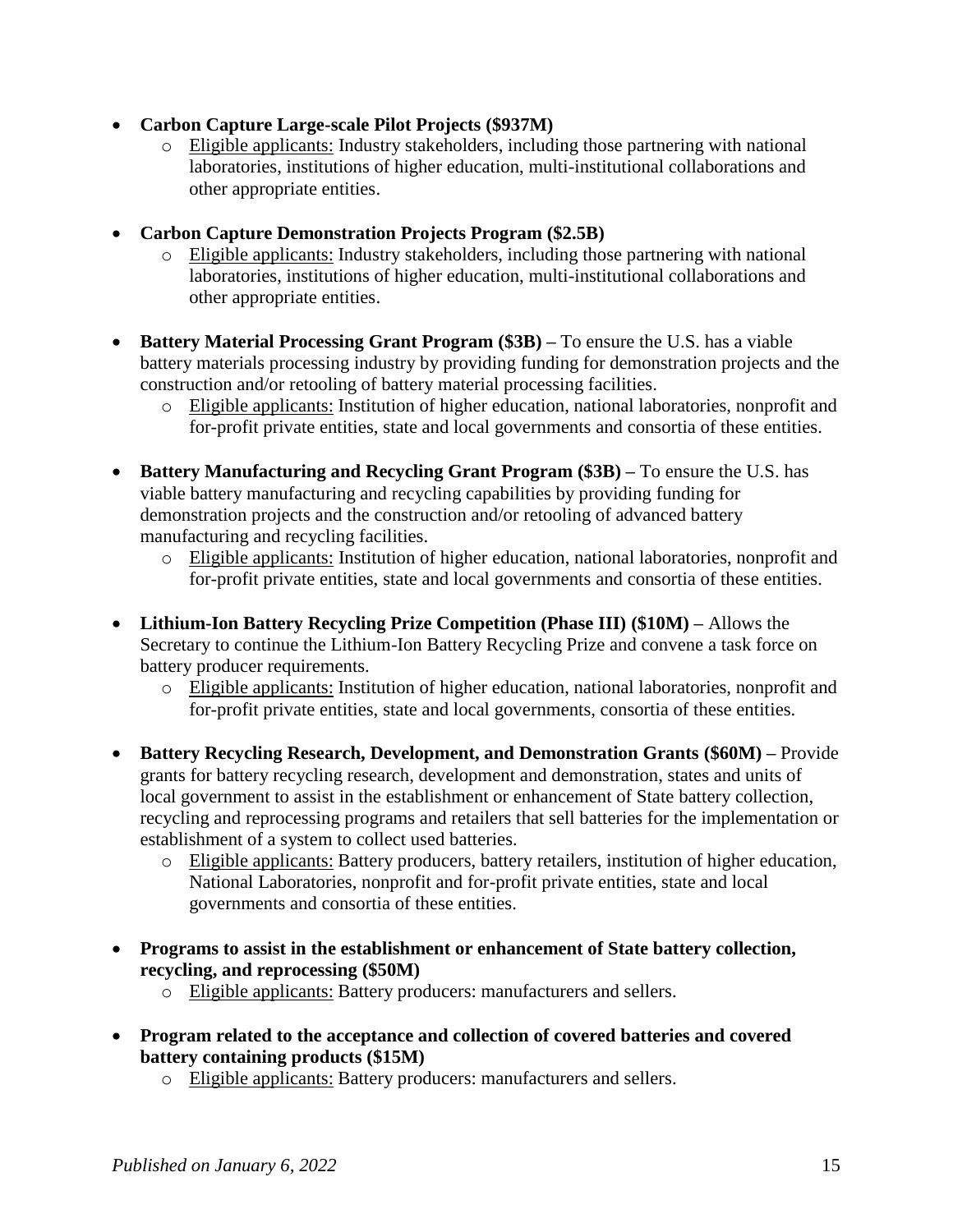- **Battery Recycling and Second-life Applications Program (\$200M) –** Expands an existing program at the DOE for research, development, and demonstration of electric vehicle battery recycling and second-life applications for vehicle batteries.
	- o Eligible applicants: Institutions of higher education, national laboratories, nonprofit and for-profit private entities, state and local governments and consortia of these entities.
- **Advanced Energy Manufacturing and Recycling Grant Program (\$750M) –** Program focused on small- and medium-sized manufacturers to enable them to build new or retrofit existing manufacturing and industrial facilities to produce or recycle advanced energy products in communities where coal mines or coal power plants have closed.
	- o Eligible applicants: Small- and medium-sized manufacturing firms.
- **Grant Program for Processing of Critical Minerals and Development of Critical Minerals and Metals (\$400M) –** Establishes a critical mineral mining, recycling and reclamation research and development grant program within the DOE; establishes a Critical Minerals Subcommittee of the National Science and Technology Council to coordinate science and technology efforts on critical minerals including recycling and substitute materials; and establishes a DOE grant program for pilot projects that process, recycle or develop critical minerals.
	- o Eligible applicants: Institutions of higher education, national laboratories, nonprofit entities and consortia of these entities.
- Hydroelectric Production Incentives (\$125M) Provides additional funding for section 242 incentives for non-federal hydropower electricity production, including from hydropower facilities that have come online between 2005 and the passage of the IIJA.
	- o Eligible applicants: Non-federal hydropower operators with less than 20MW capacity.
- **Hydroelectric Efficiency Improvement Incentives (\$75M) –** Provides additional funding for section 243 payments for non-federal hydropower efficiency improvements, and raises the amount of a project that can be covered from 10% to 30%.
	- o Eligible applicants: Non-federal hydropower operators.
- **Hydropower Capital Improvements (\$553.6M) –** Provides payments to qualified nonfederal hydropower operators for capital improvements to enhance a facility's grid resiliency assets, improve dam safety and make environmental upgrades.
	- o Eligible applicants: Non-federal hydropower operators.
- **Energy Auditor Training Grant Program (\$40M) –** Provides grants to States to train individuals to conduct energy audits or surveys of commercial and residential buildings.
	- o Eligible applicants: States.
- **Cost-Effective Codes Implementation for Efficiency and Resilience (\$225M) –** Provides grants to States to enable cost-effective implementation of updated building energy codes.
	- o Eligible applicants: Relevant state agencies; partnerships between state agencies and: local building code agencies, codes and standards developers, associations of builders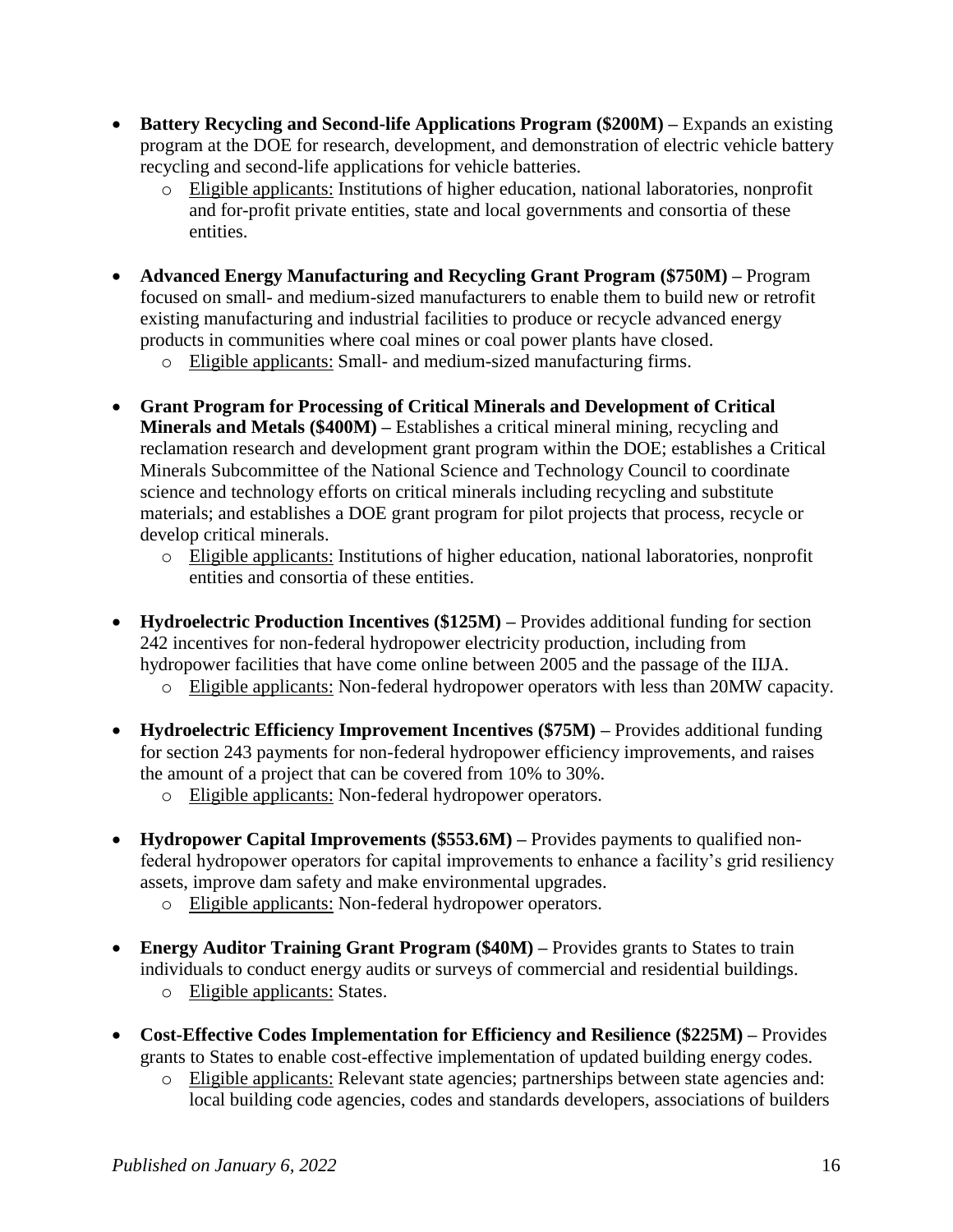and design and construction professionals, local and utility energy efficiency programs, consumer/efficiency/environmental advocates and others.

- **Building, Training, and Assessment Centers (\$10M) –** Provides grants to institutions of higher education to establish building training and assessment centers to educate and train building technicians and engineers on implementing modern building technologies.
	- o Eligible applicants: Institutions of higher education, tribal colleges or universities.
- **Career Skills Training (\$10M) –** Awards grants to pay the Federal share of associated career skills training programs under which students concurrently receive classroom instruction and on-the-job training for the purpose of obtaining an industry-related certification to install energy efficient buildings technologies.
	- o Eligible applicants: Nonprofit partnerships.
- **Future of Industry Program and Industrial Research and Assessment Centers (\$550M) –** Provides funding for institutions of higher education-based industrial research and assessment centers to identify opportunities for optimizing energy efficiency and environmental performance at manufacturing and other industrial facilities, and provides grants to small- and medium-sized manufacturers to make energy efficiency and clean energy improvements at their facilities.
	- o Eligible applicants: Small- or medium-sized manufacturers having received an energy assessment.
- State Manufacturing Leadership  $(\$50M)$  Provides funding to states to invest in smart manufacturing technologies.
	- o Eligible applicants: States.
- **Grants for Energy Efficiency Improvements and Renewable Energy Improvements at Public School Facilities (\$500M) –** Allows the Secretary to award competitive grants to make energy efficiency, renewable energy, and alternative fueled vehicle upgrades and improvements at public schools.
	- o Eligible applicants: Consortia of: education agencies, schools, nonprofit and for-profit organizations or community partners.
- **Energy Efficiency Materials Pilot Program (\$50M) –** Award grants to provide nonprofit buildings with materials to improve their energy efficiency.
	- o Eligible applicants: Non-profit organizations.
- **Assisting Federal Facilities with Energy Conservation Technologies Grant Program (\$250M) –** Provides funding to the Secretary to issue grants to other federal agencies and organizations to improve their energy efficiency and invest in renewable energy technologies.
	- o Eligible applicants: Federal agencies.
- **Industrial Emissions Demonstration Projects (\$500M)** Provides funding to the eligible entities to develop crosscutting industrial emissions reduction technologies.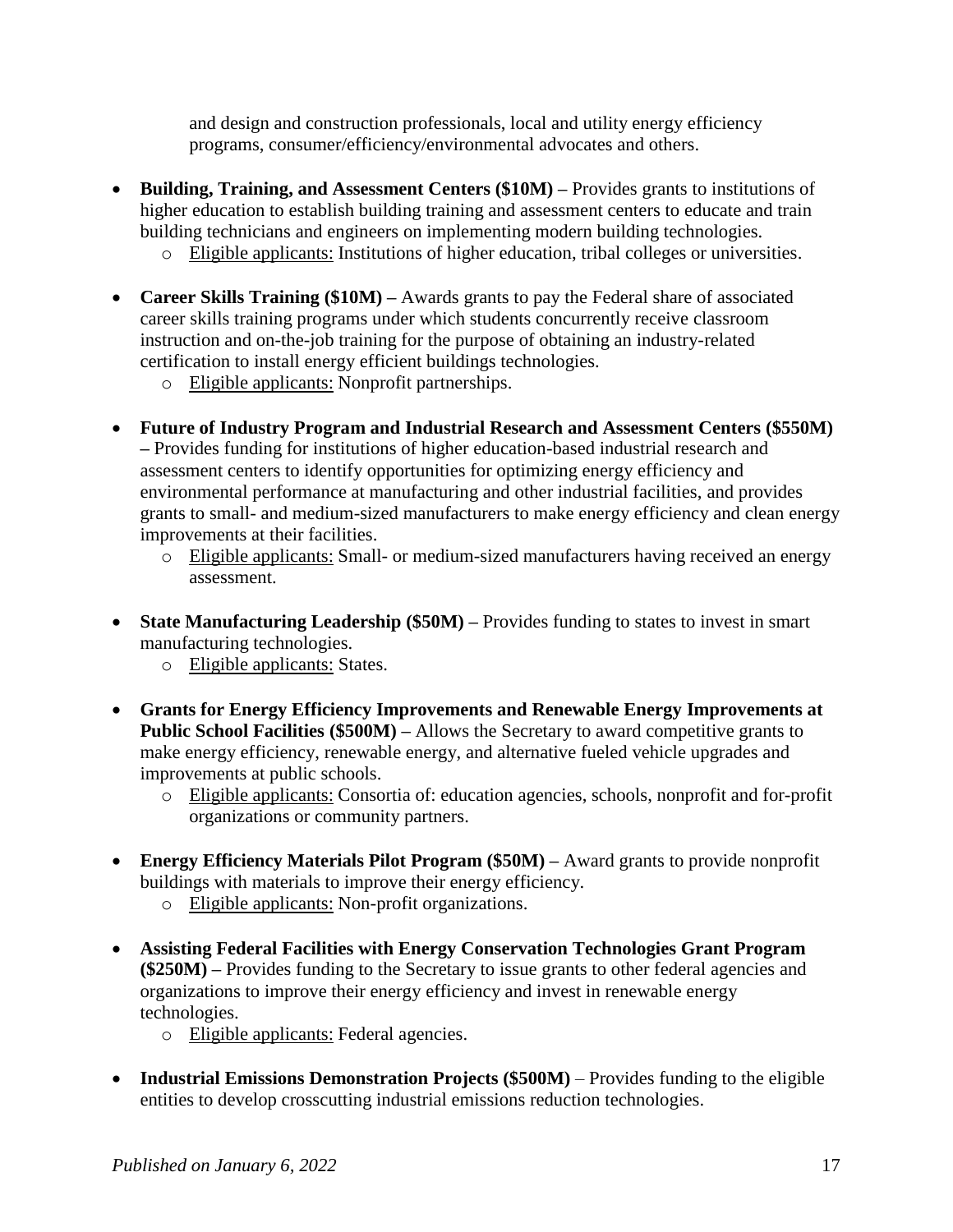- o Eligible applicants: Scientists, institutions of higher education, nongovernmental organizations, National Laboratories, private entities, partnerships or consortia thereof.
- **Solar Energy Demonstration Projects (\$80M)** Provides funding to demonstrate solar energy technologies.
	- o Eligible applicants: Institutions of higher education including minority-serving institutions, National Laboratories, Federal research agencies, state research agencies, a research agency associated with a territory or freely associated state, a tribal energy development organization, an Indian tribe, a tribal organization, a Native Hawaiian community-based organization, industrial entities, nonprofit research organizations or consortia thereof.
- **Wind Energy Demonstration Projects (\$100M) --** Provides funding to demonstrate wind energy technologies.
	- o Eligible applicants: Institutions of higher education including minority-serving institutions, National Laboratories, Federal research agencies, state research agencies, a research agency associated with a territory or freely associated state, a tribal energy development organization, an Indian tribe, a tribal organization, a Native Hawaiian community-based organization, industrial entities, nonprofit research organizations or consortia thereof.
- **Geothermal Energy Demonstration Projects (\$84M) -** Provides funding to demonstrate advanced geothermal energy technologies, including at least one demonstration project east of the Mississippi River.
	- o Eligible applicants: Institutions of higher education, National Laboratories, Federal research agencies, state research agencies, industrial entities, nonprofit research organizations or consortia thereof.
- **National Marine Energy Centers (\$40M)** For hydropower and marine energy and National Marine Energy Centers.
	- o Eligible applicants: Institutions of higher education (or consortia thereof).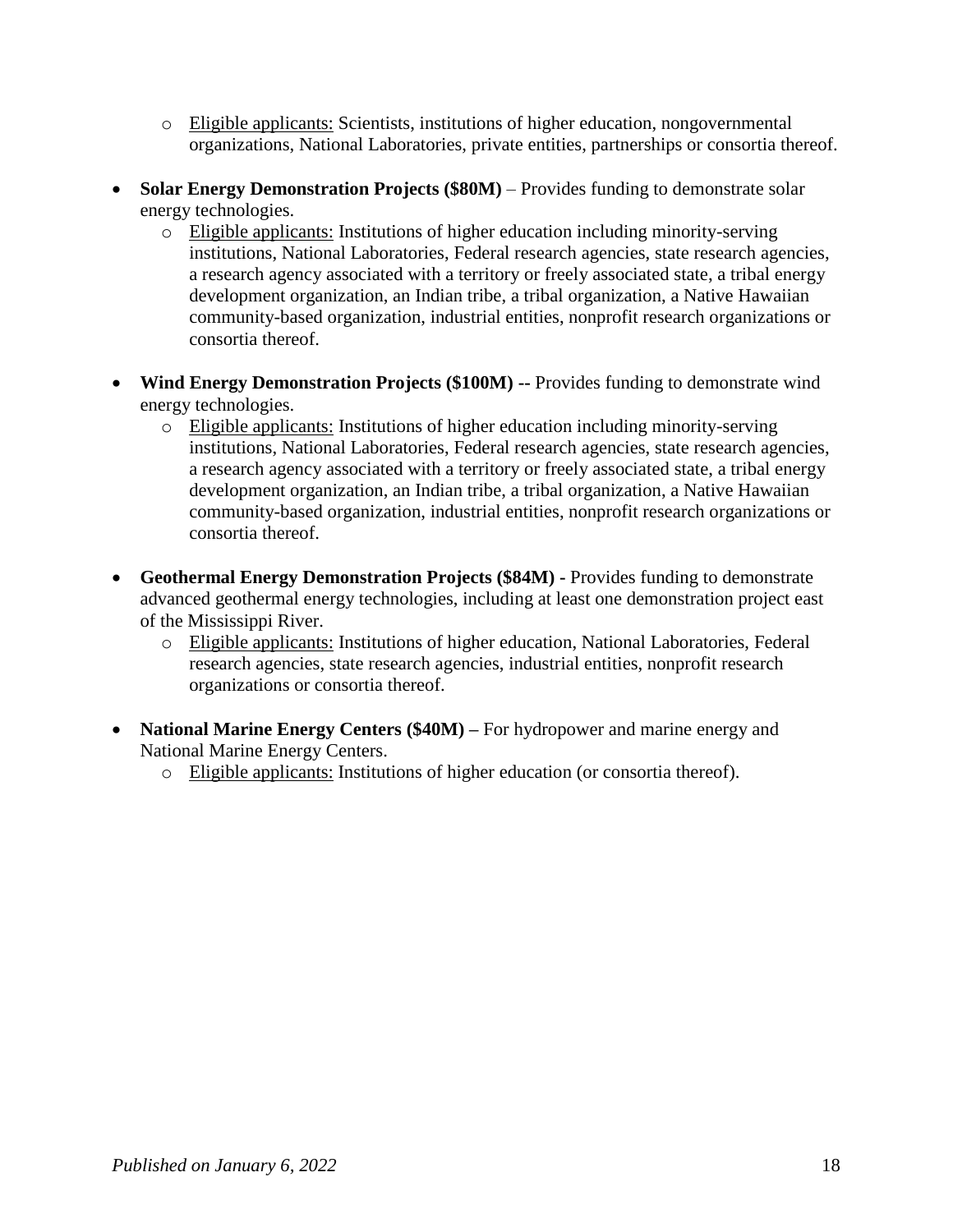# **Department of the Interior**

### **Formula-Based Funding:**

<span id="page-18-0"></span> **Abandoned Mine Reclamation Fund (\$11.3B) –** These funds will be used to make coal communities across the country safer places to live by addressing health and safety hazards and environmental degradation on abandoned mine lands.

## **Competitive Grant Funding:**

- **Orphaned Well Site Plugging, Remediation, and Restoration Program (\$4.7B) –** Orphaned oil and gas wells jeopardize public health and safety by contaminating groundwater, seeping toxic chemicals, emitting noxious gases, and harming wildlife. These funds will invest in an Energy Community Revitalization program to help plug and restore these abandoned sites.
	- o Eligible applicants: States and Tribes.
- **Western Water Infrastructure (administered by the Bureau of Reclamation):**
	- o **Water recycling and reuse projects (\$1B)** Provides grant funding for water recycling and reuse projects (title XVI grant program), including \$450 million for large water recycling projects; and establishes a competitive grant program for large water recycling projects.
		- Eligible applicants: For the Title XVI grant program, eligibility shall be determined by the Secretary of the Interior if the project reclaims and reuses municipal, industrial, domestic or agricultural wastewater, or impaired ground or surface waters. For the large water recycling program, eligible applicants include a State, Indian Tribe, municipality, irrigation district, water district, wastewater district, other organization with water or power delivery authority, or an agency established under State law for the joint exercise of powers.
		- Click [HERE](https://www.usbr.gov/watersmart/title/) for program background, announcements and funding opportunities.
	- o **Desalination projects (\$250M)** provides grant funding for desalination projects.
		- Eligible applicants: Eligibility shall be determined by the Secretary of the Interior for water desalination projects and related activities in accordance with the Water Desalination Act of 1996.
		- Click [HERE](https://www.usbr.gov/watersmart/desalination/index.html) for program background, announcements and funding opportunities.
	- o **WaterSMART Water and Energy Efficiency Grants (\$400M)** Provides grant funding for projects to improve water and energy efficiency, including a \$100 million set aside for natural infrastructure projects.
		- Eligible applicants: Any State, Indian tribe, irrigation district, water district, any organization or entity with water or power delivery authority, or any nonprofit conservation organization acting in partnership with and with the agreement of an entity described above, or nonprofit conservation organizations that use grant funding for projects to improve the condition of a natural feature or naturebased feature on Federal land.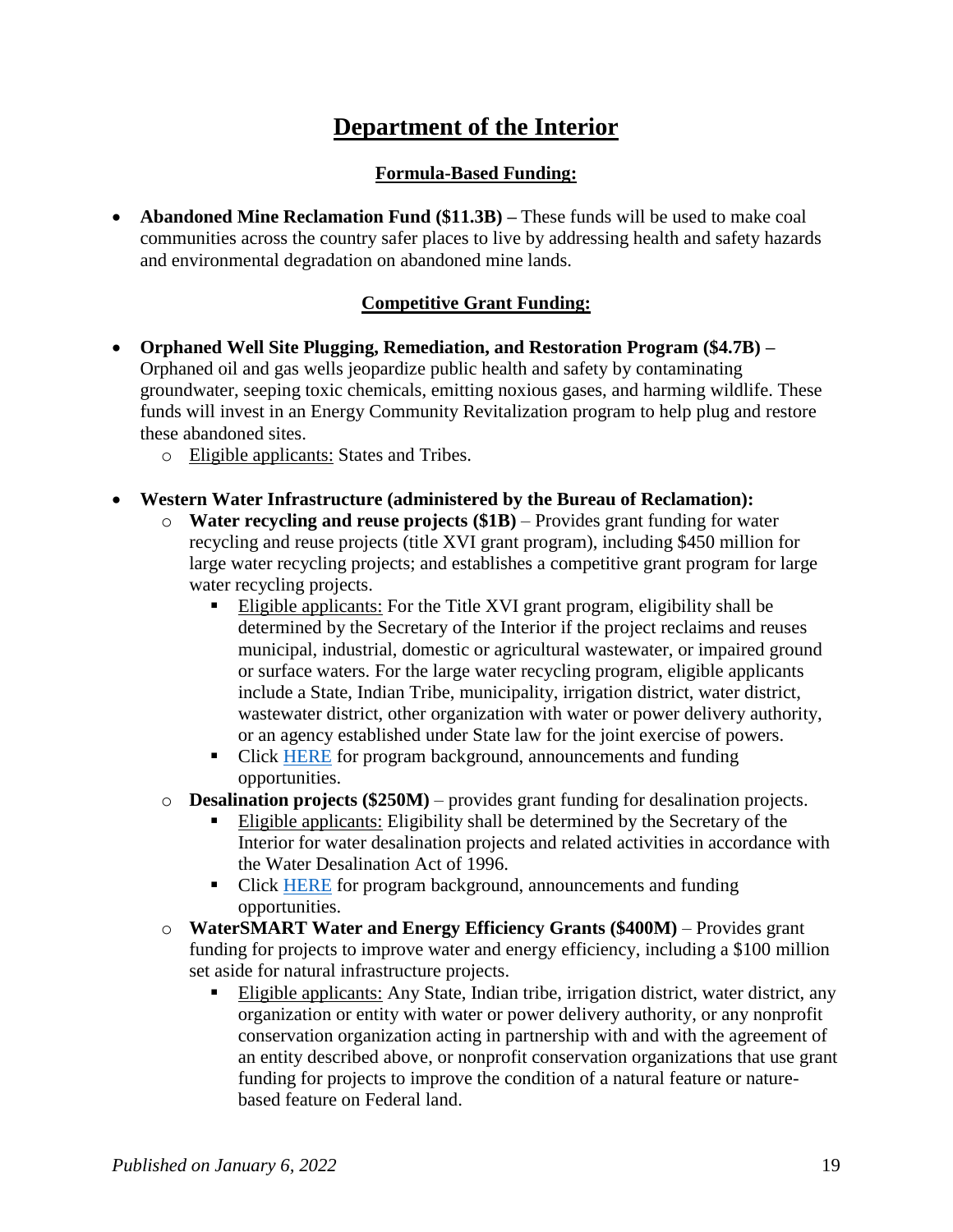- Click [HERE](https://www.usbr.gov/watersmart/) for program background, announcements, and funding opportunities.
- o **Cooperative Watershed Management Program (\$100M)** Provides grant funding for collaborative watershed planning and management projects
	- Eligible applicants: Grant recipients include a watershed group that the Secretary of the Interior has selected to receive a grant in accordance with subtitle A of Title VI of the Omnibus Public Land Management Act of 2009 (16 USC 1015 et seq.).
	- Click [HERE](https://www.usbr.gov/watersmart/cwmp/index.html) for program background, announcements and guidance.
- o **Multi-benefit watershed projects (\$100M)** Establishes a competitive grant program to provide grants for multi-benefit projects that improve watershed health in a river basin that is adversely impacted by a Bureau of Reclamation water project.
	- Eligible applicants: A State, Tribal or local government, an organization with power or water delivery authority, a regional authority or a nonprofit conservation organization.
- o **Small water storage and groundwater storage projects (\$100M)** Establishes and provides funding for a competitive grant program for small water storage and groundwater projects (this \$100 million is a set-aside within the larger \$1.15 billion water storage allocation).
	- Eligible applicants: Eligibility shall be determined by the Secretary of the Interior.

## **Other Funding:**

- **Western Water Infrastructure (administered by the Bureau of Reclamation):**
	- o **Aging infrastructure (\$3.2B)** Provides funding to Bureau of Reclamation's Aging Infrastructure Account for extraordinary maintenance and aging infrastructure projects.
	- o **Aquatic Ecosystem Restoration Program (\$250M)** Provides funds for Bureau of Reclamation's Aquatic Ecosystem Restoration Program for projects to improve the health of fisheries, wildlife or aquatic habitat in Reclamation states.
	- o **Drought Contingency Plan (\$300M) –** Provides funding for projects in the Colorado River Basin to address drought and water scarcity; \$250 million is for Lower Basin States and \$50 million is for Upper Basin States.
	- o **Rural water projects (\$1B) –** Provides funding for authorized rural water projects.
	- o **Dam safety projects (\$500M) –** Provides funding for Bureau of Reclamation dam safety projects.
	- o **Water storage, groundwater storage and conveyance projects (\$1.15B) –** Provides funding for water storage, groundwater storage and conveyance projects.
	- o **Colorado River fish species recovery programs (\$50M) –** Provides funding for fish species recovery programs in the Colorado River Basin.
- **Wildland Fire Management (\$1.458B) –** Provides funding for wildland fire management.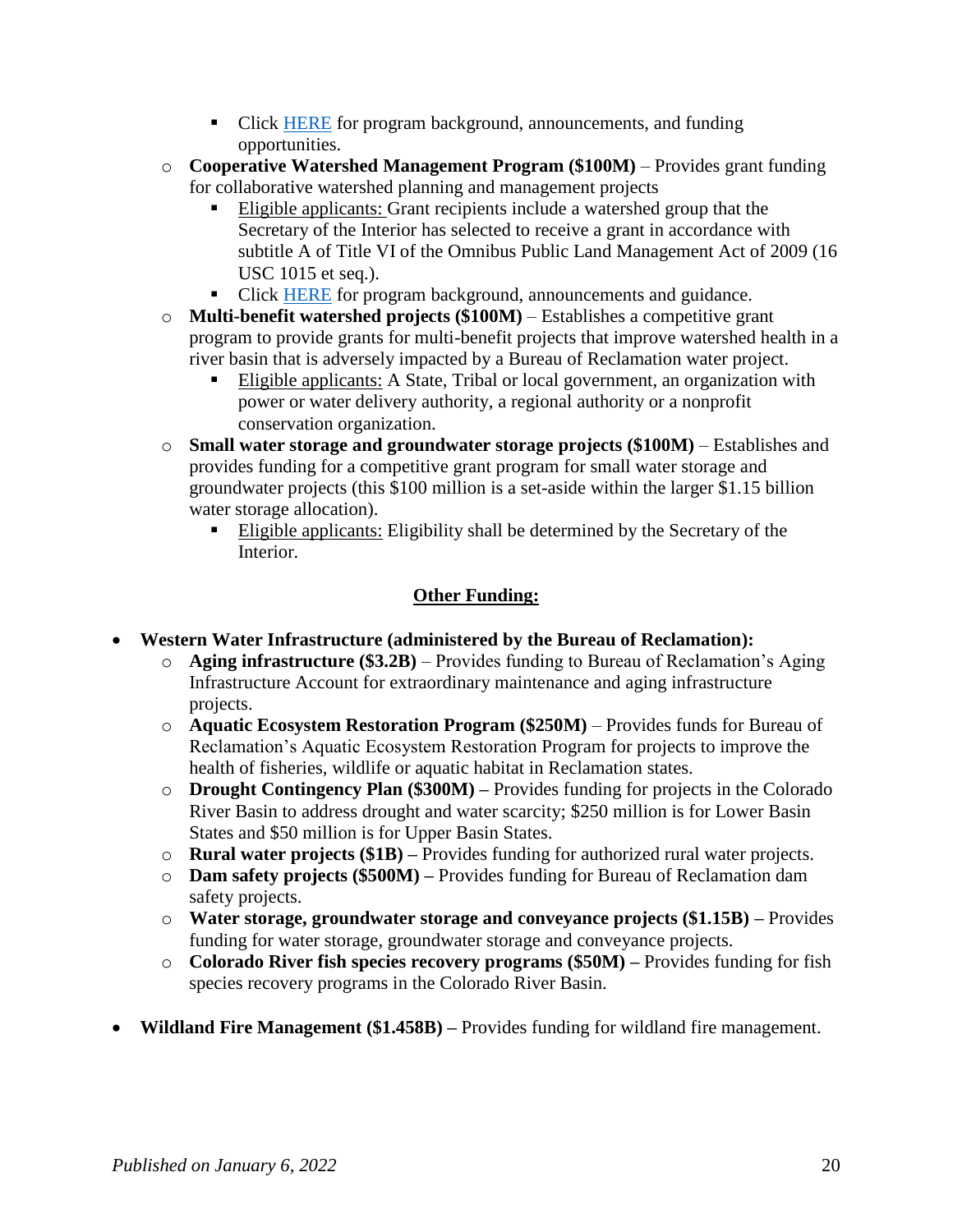**Ecosystem Restoration (\$905M)** – Provides funding to restore the ecological health of Federal lands and waters and of private lands, through voluntary efforts, via a variety of programs, including through partnering with States.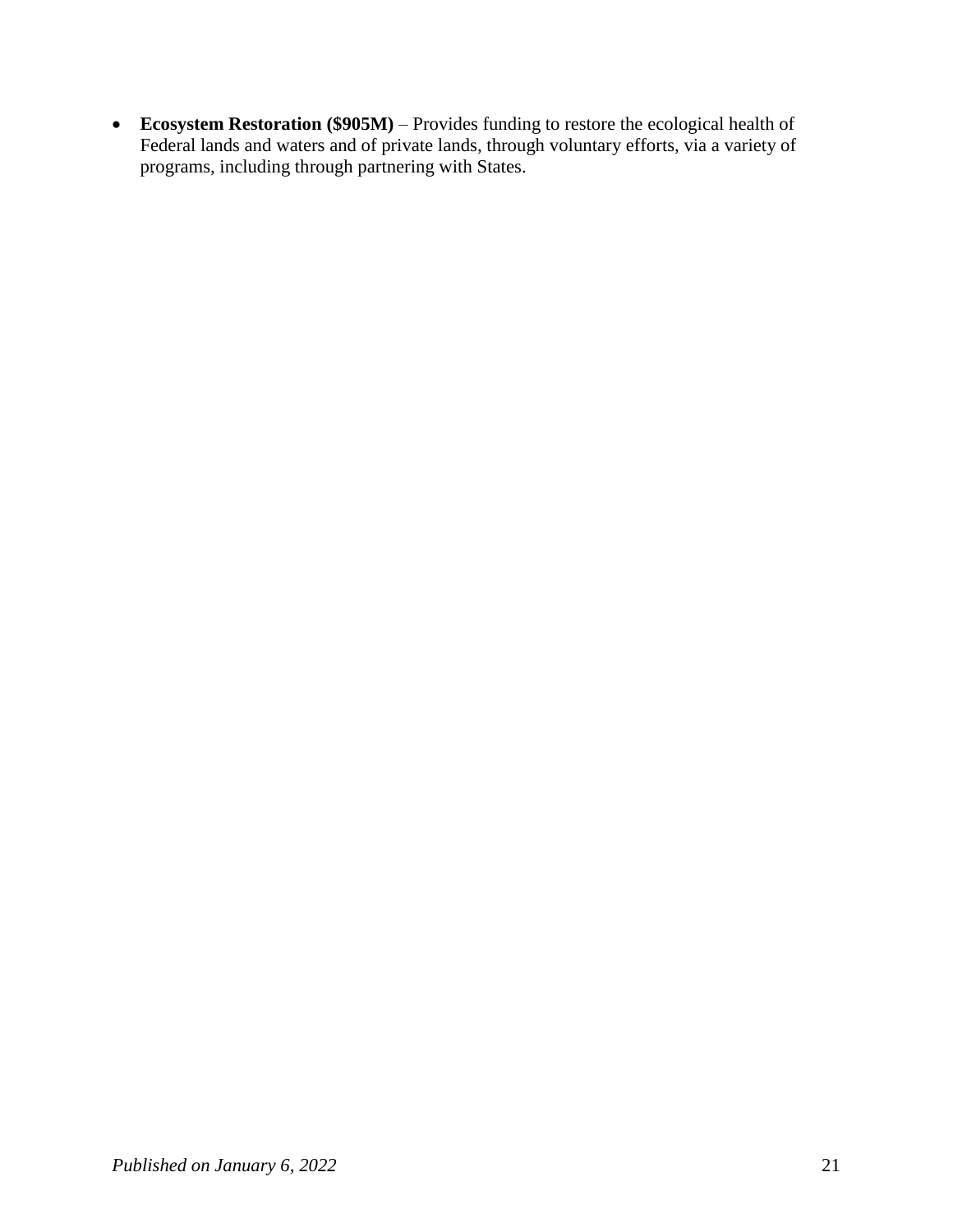# **Department of Transportation**

#### **Resources:**

- <span id="page-21-0"></span>• DOT state-by-state fact sheets highlighting IIJA benefits [HERE](https://www.transportation.gov/briefing-room/usdot-releases-state-state-fact-sheets-highlighting-benefits-bipartisan)
- DOT Fact Sheet What the Infrastructure Investment and Jobs Act Will Mean for American Mobility – [HERE](https://www.transportation.gov/briefing-room/fact-sheet-what-bipartisan-infrastructure-deal-will-mean-american-mobility)
- Federal Highway Administration IIJA homepage **HERE**
- Federal Transit Administration IIJA homepage [HERE](https://www.transit.dot.gov/BID)
- Federal Aviation Administration IIJA homepage [HERE](https://www.faa.gov/bil)

#### **Formula-Based Funding:**

#### **Highways:**

- o **National Highway Performance Program (NHPP) (\$148B) –** The NHPP provides support for the condition and performance of the National Highway System (NHS), for the construction of new facilities on the NHS, and to ensure that investments of Federal-aid funds in highway construction are directed to support progress toward the achievement of performance targets established in a State's asset management plan for the NHS.
	- Click [HERE](https://www.fhwa.dot.gov/specialfunding/nhpp/) for additional program policy, guidance, information and resources.
- o **Surface Transportation Block Grant Program (STBGP) (\$64.8B) –** The STBGP provides funding to States and local governments for a wide range of eligible surface transportation improvements, with flexibility to best address State and local transportation needs.
	- Click [HERE](https://www.fhwa.dot.gov/specialfunding/stp/) for additional program policy, guidance, information, and resources.
- o **STBGP Transportation Alternative Program (TAP) Set-aside (\$7.2B) –** The TAP program authorizes funding for programs and projects defined as transportation alternatives, including on- and off-road pedestrian and bicycle facilities, infrastructure to enhance mobility and access to public transportation, environmental mitigation and preservation activities; recreational trails; safe routes to school projects; and other activities
	- Click [HERE](https://www.fhwa.dot.gov/fastact/factsheets/transportationalternativesfs.cfm) for additional program background, funding features, and eligible activities.
- o **Highway Safety Improvement Program (\$15.6B) –** Aims to achieve a significant reduction in traffic fatalities and serious injuries on all public roads, including non-State-owned public roads and roads on tribal lands. The HSIP requires a data-driven, strategic approach to improving highway safety on all public roads that focuses on performance.
	- Click [HERE](https://safety.fhwa.dot.gov/hsip/) for additional program background and related resources.
- o **Railway-Highway Grade Crossings Program (\$1.2B) –** Provides funds for safety improvements to reduce the number of fatalities, injuries and crashes at public railway-highway grade crossings.
	- Click [HERE](https://safety.fhwa.dot.gov/hsip/xings/) for program background, policy, guidance and related resources.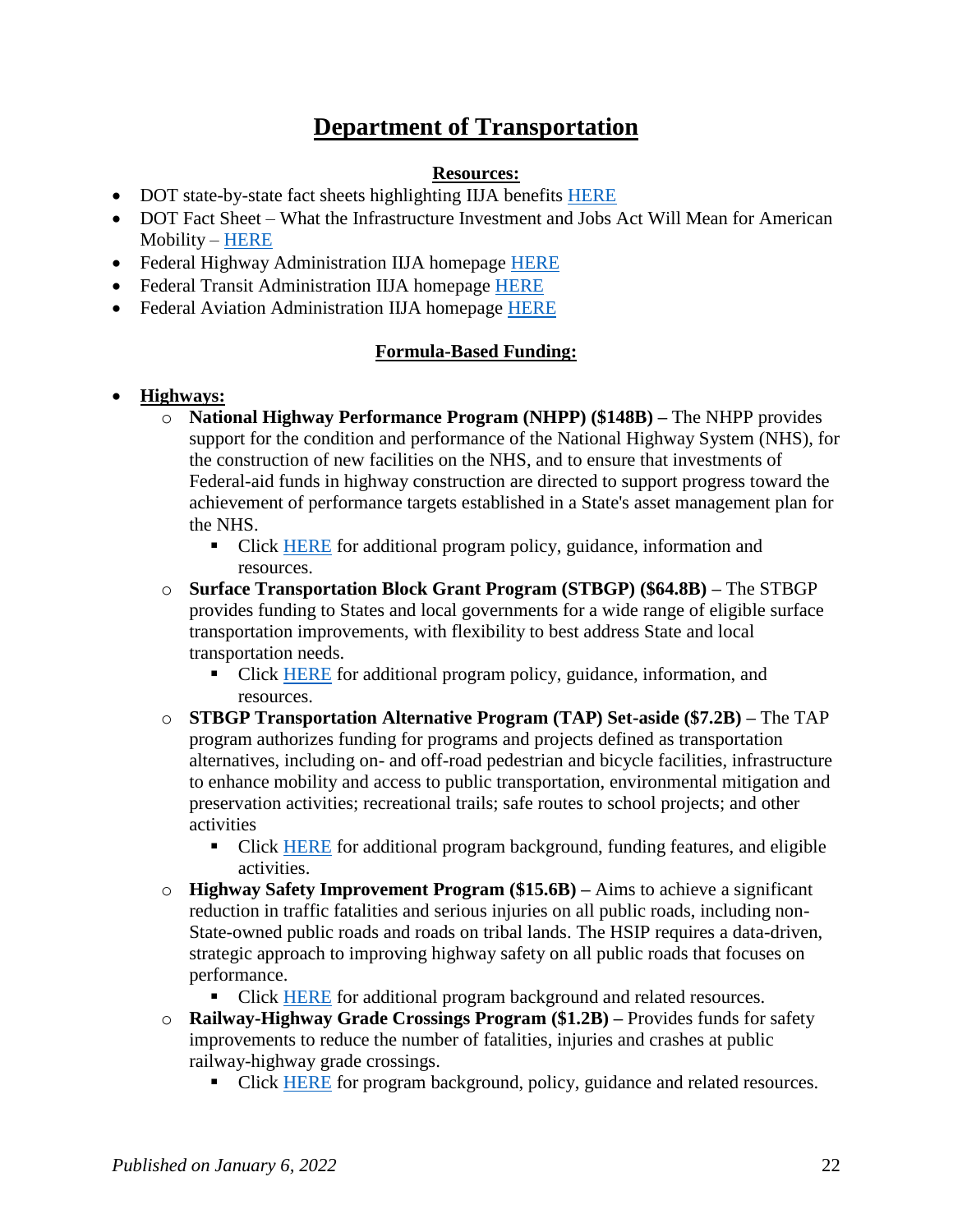o **Congestion Mitigation and Air Quality Improvement Program (\$13.2B) –**

Provides funding to States for transportation projects and programs to help meet the requirements of the Clean Air Act. Funding is available to reduce congestion and improve air quality for areas that do not meet the National Ambient Air Quality Standards for ozone, carbon monoxide, or particulate matter (nonattainment areas) and for former nonattainment areas that are now in compliance (maintenance areas).

• Click [HERE](https://www.fhwa.dot.gov/environment/air_quality/cmaq/) for additional program information and resources.

- o **Metropolitan Planning Program (\$2.3B) –** Provides funding to support a cooperative, continuous and comprehensive framework for making transportation investment decisions in metropolitan areas.
	- Click [HERE](https://www.transit.dot.gov/regulations-and-guidance/transportation-planning/metropolitan-planning-organization-mpo) for additional program information and resources.
- o **National Highway Freight Program (\$7.1B)** Ensures the efficient movement of freight on the National Highway Freight Network (NHFN) and supports several goals, including:
	- Investing in infrastructure and operational improvements that strengthen economic competitiveness, reduce congestion, reduce the cost of freight transportation, improve reliability and increase productivity;
	- Improving the safety, security, efficiency and resiliency of freight transportation in rural and urban areas;
	- Improving the state of good repair of the NHFN;
	- Using innovation and advanced technology to improve NHFN safety, efficiency and reliability;
	- Improving the efficiency and productivity of the NHFN;
	- Improving State flexibility to support multi-State corridor planning and address highway freight connectivity; and
	- Reducing the environmental impacts of freight movement on the NHFN.
	- Click [HERE](https://www.fhwa.dot.gov/fastact/factsheets/nhfpfs.cfm) for additional program background, funding features, and eligible activities.
- o **Carbon Reduction Program (\$6.4B) –** A new DOT program established to invest in projects that support a reduction in transportation emissions.
	- Eligible projects: Include transportation electrification and EV charging, public transportation, including Bus Rapid Transit, infrastructure for bicycling and walking, intelligent transportation systems (ITS) improvements, infrastructure to support congestion pricing, diesel engine retrofits and port electrification.
	- Additional Requirements:
		- Of funding, 65% will be suballocated by population to support eligible project priorities in local communities.
		- States will also be required to develop emission carbon reduction strategies.
- o **PROTECT Formula Program (\$7.3B) –** Provides funding to States to enhance the resiliency of surface transportation infrastructure assets to natural disasters and other climate hazards, including projects to improve coastal infrastructure and evacuation routes.
- o **Bridge Formula Program (\$27.5B) –** Provides funding to States and Tribal governments to repair and rebuild bridges in poor condition. To help counties and local governments that struggle to pay for costly bridge projects, 15 percent of funds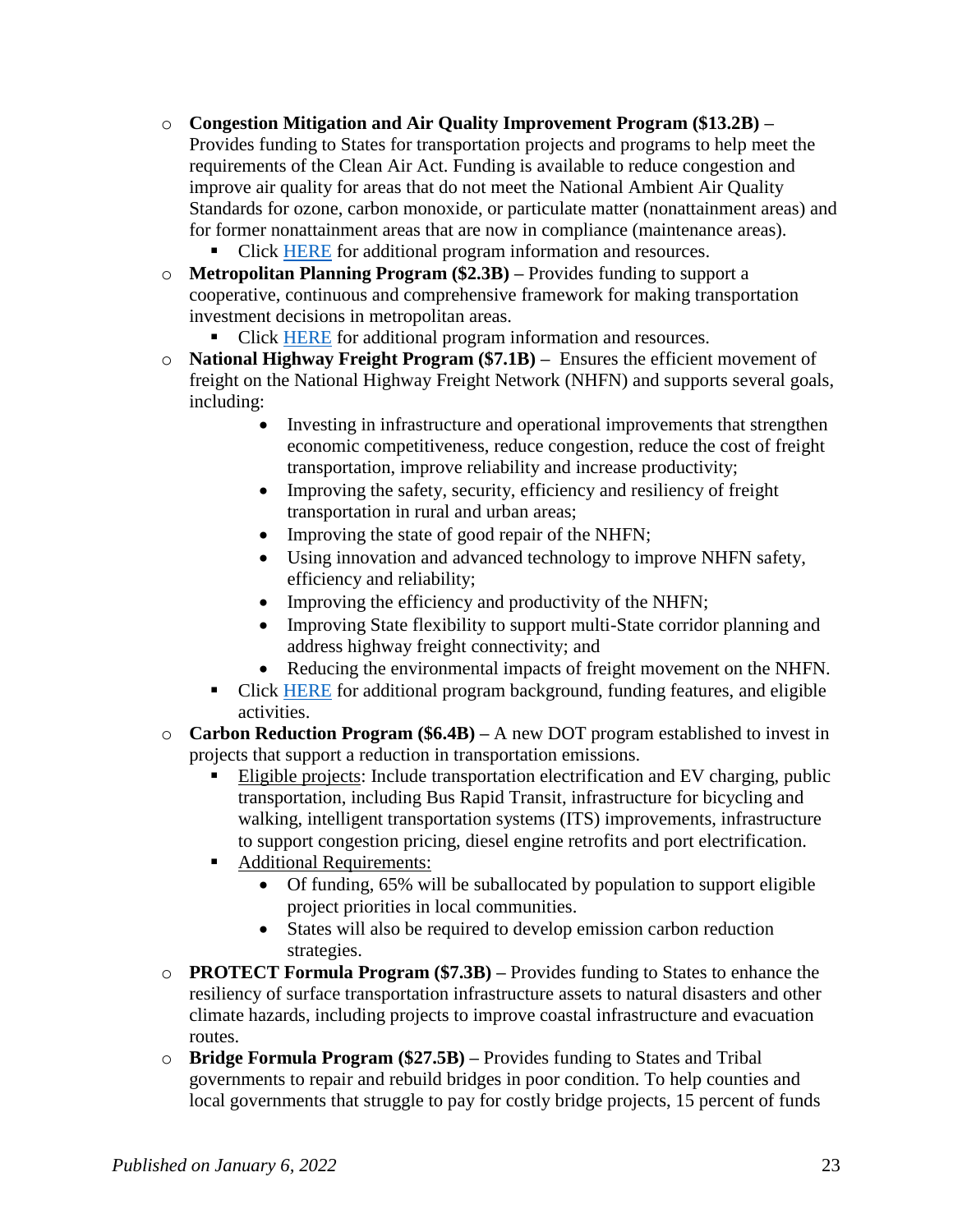will be set- aside for "off-system bridges" including projects on locally-owned facilities that are not on the National Highway System.

- o **Electric Vehicle Formula Program (\$5B) –** Provides funding to States to strategically deploy EV charging infrastructure and to establish an interconnected network to facilitate data collection, access, and reliability.
- o **Ferry Boats and Facilities (\$912M) –** Funds the construction of ferry boats and ferry terminal facilities
	- Click [HERE](https://www.fhwa.dot.gov/specialfunding/fbp/) for program background, guidance, allocation updates.
- o **Motor Carrier Safety Assistance Program (MCSAP) Grants (\$2.43B)** Provides financial assistance to States to reduce the number and severity of crashes and hazardous materials incidents involving commercial motor vehicles.

• Click [HERE](https://www.fmcsa.dot.gov/grants/mcsap-basic-incentive-grant/motor-carrier-safety-assistance-program-mcsap-grant) for additional program background and funding information.

o **Highway Safety Program Grants (Section 402) (\$1.99B)** – Provides grants to States to improve driver behavior and reduce deaths and injuries from motor vehicle-related crashes. Grant funds can be used for programs to reduce drug- and alcohol-impaired driving, improve pedestrian and bicycle safety, and encourage seat belt use, among other uses.

• Click [HERE](https://safety.fhwa.dot.gov/legislationandpolicy/policy/section402/) for more information on the program and eligible usage of funds.

- o **National Priority Safety Program Grants (Section 405) (\$1.86B) –** Provides grant funding to States to address selected national priorities for reducing highway deaths and injuries, including addressing impaired driving countermeasures, distracted driving and motorcyclist safety.
	- Click [HERE](https://www.nhtsa.gov/highway-safety-grants-program) for additional information, resources, and previous allocations.
- o **Appalachian Development Highway System (\$1B)** Provides funding to States to build and complete highway corridors designated in the Appalachian Development Highway System, to generate economic development and improve access across Appalachia.
	- Click [HERE](https://www.arc.gov/appalachian-development-highway-system/) for program background, economic impact, completion status, and other resources.
- o **Puerto Rico and Territorial Highway Program (\$1.1B) –** Provides funding to Puerto Rico and other U.S. territories to support for the condition and performance of highways.
	- Click [HERE](https://www.fhwa.dot.gov/fastact/factsheets/territorialprhighwaysfs.cfm) for additional program background and funding features.
- o **Federal Lands Transportation Programs (\$1.7B)** Provides funding to ensure the safety and condition of highways on Federal lands including roads maintained by the National Park Service.
	- Click [HERE](https://highways.dot.gov/federal-lands/programs/transportation) for additional program information, guidance, guidelines, and other resources.
- o **Tribal Transportation Program (\$3B) –** Provides funding to Tribal governments for the safe and adequate transportation and public road access to and within Indian reservations, Indian lands and Alaska Native Village communities.
	- Click [HERE](https://highways.dot.gov/federal-lands/programs-tribal) for additional background and program resources.
- **Transit:**
	- o **Urbanized Area Program (\$33.5B) –** Makes federal resources available to urbanized areas and to governors for transit capital and operating assistance in urbanized areas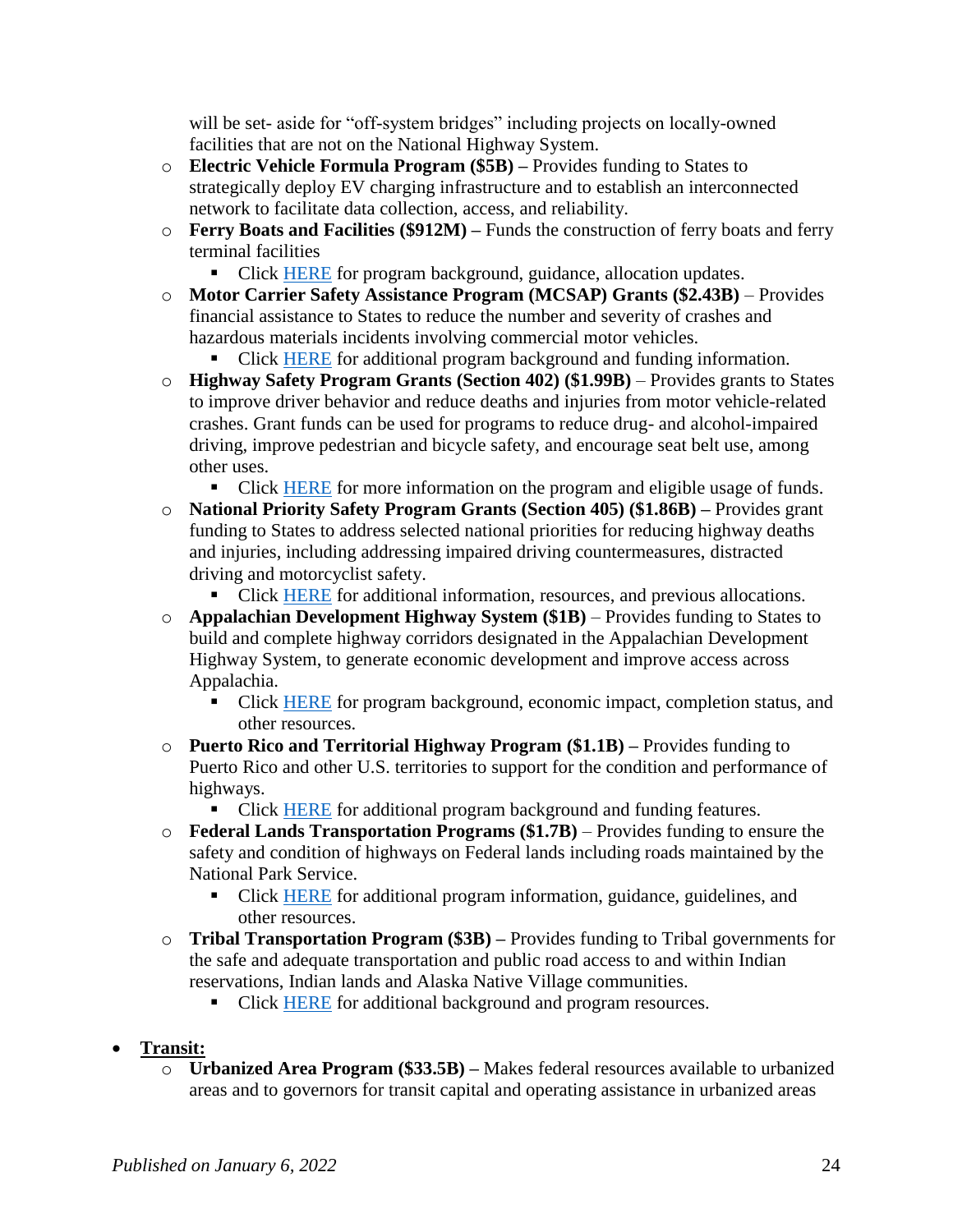and for transportation-related planning. An urbanized area is an incorporated area with a population of 50,000 or more that is designated as such by the U.S. Department of Commerce, Bureau of the Census.

- Click [HERE](https://www.transit.dot.gov/funding/grants/urbanized-area-formula-grants-5307) for more information on the program, including previous allocations and funding requirements.
- o **Enhanced Mobility of Seniors & Individuals with Disabilities Program (\$2.2B) –** Provides formula funding to states for the purpose of assisting private nonprofit groups in meeting the transportation needs of older adults and people with disabilities when the transportation service provided is unavailable, insufficient or inappropriate to meeting these needs.
	- Click [HERE](https://www.transit.dot.gov/funding/grants/enhanced-mobility-seniors-individuals-disabilities-section-5310) for program background, eligibility and funding requirements.
- o **Rural Program (\$4.6B) –** Provides capital, planning, and operating assistance to states to support public transportation in rural areas with populations of less than 50,000, where many residents often rely on public transit to reach their destinations. The program also provides funding for state and national training and technical assistance through the Rural Transportation Assistance Program.
	- Click [HERE](https://www.transit.dot.gov/rural-formula-grants-5311) for program background, eligibility, and funding requirements.
- o **State of Good Repair (SGR) Program (\$23.14B) –** Provides capital assistance for maintenance, replacement, and rehabilitation projects of high-intensity fixed guideway and bus systems to help transit agencies maintain assets in a state of good repair. Additionally, SGR grants are eligible for developing and implementing Transit Asset Management plans.
	- Click [HERE](https://www.transit.dot.gov/funding/grants/state-good-repair-grants-5337) for program background, eligibility and funding requirements.
- o **Buses and Bus Facilities Program (\$3.2B) –** Makes federal resources available to states and direct recipients to replace, rehabilitate and purchase buses and related equipment and to construct bus-related facilities including technological changes or innovations to modify low or no emission vehicles or facilities.
	- Click [HERE](https://www.transit.dot.gov/bus-program) for program background, eligibility and funding requirements.
- **Aviation:**
	- o **Airport Infrastructure Grants (\$15B) –** For airport-related projects that would be eligible for funding under the Airport Improvement Program or Passenger Facility Charge, for projects such as runways and broader needs like terminal and gate construction, multi-modal projects and low-emission ground service vehicles. \$100 million of which must be for competitive grants for airport sponsors that participate in the contract tower program and contract tower cost share program to make improvements to contract towers.
		- Click [HERE](https://www.faa.gov/bil/airport-infrastructure) for the program homepage, which will be updated with more information as it becomes available.
	- o **Terminal Development (\$5B)** For a discretionary grant program for terminal development projects to improve aging terminal infrastructure. In awarding grants, DOT is specifically directed to consider certain projects, such as those that increase airport capacity and passenger access, and those that improve energy efficiency.
		- Click [HERE](https://www.faa.gov/bil/airport-terminals) for the program homepage, which will be updated with more information as it becomes available.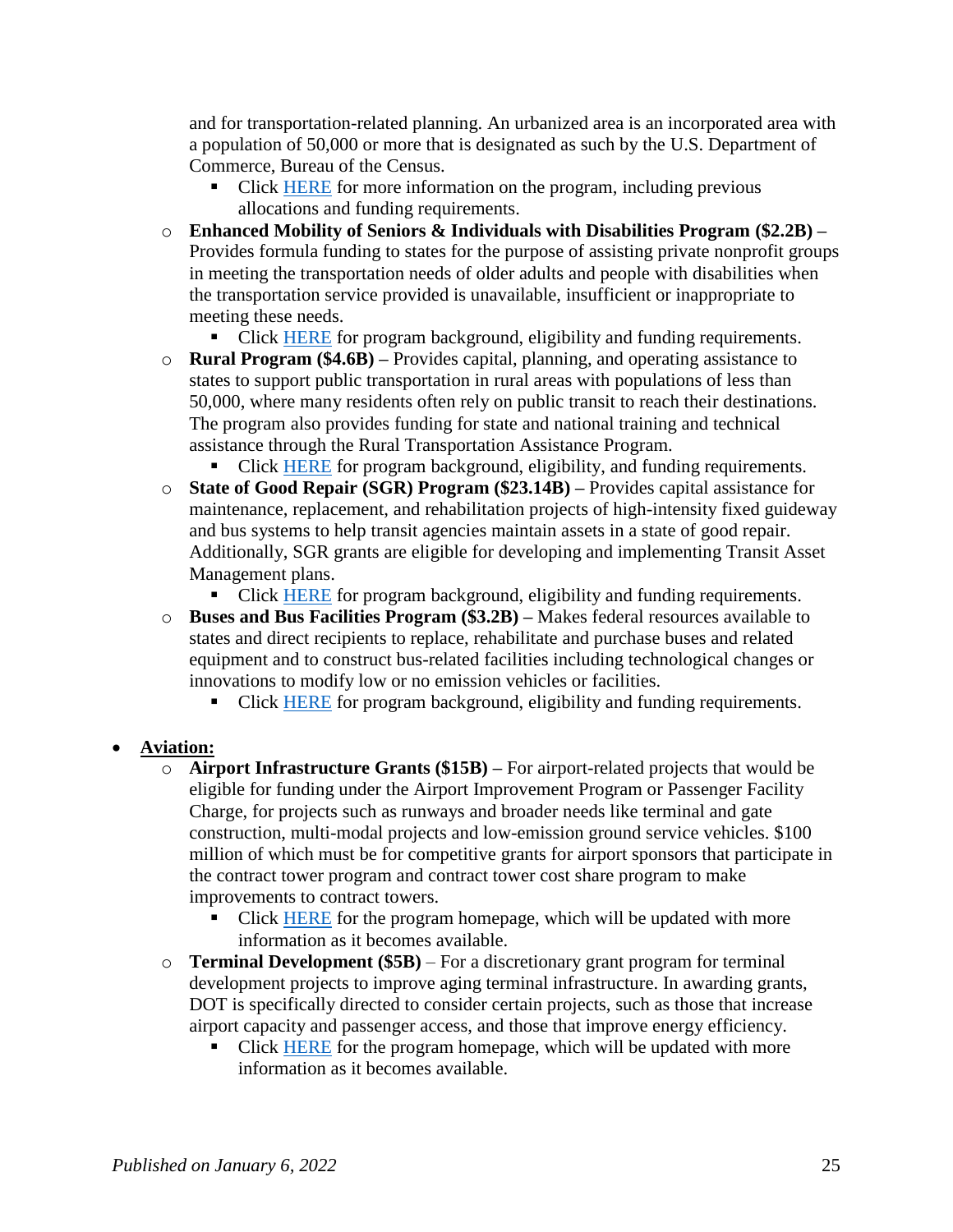- o **Air Traffic Facilities and Equipment (\$5B) –** To replace and improve air traffic control facilities and equipment, including landing and navigational aids. \$200 million of this funding must be allocated to contract tower facilities.
	- Click [HERE](https://www.faa.gov/bil/air-traffic-facilities) for the program homepage, which will be updated with more information as it becomes available.

# **Competitive Grant Funding:**

## **Highways:**

- o **Bridge Investment Program (\$12.5B)**  This new competitive grant program will assist state, local, federal, and tribal entities in rehabilitating or replacing bridges, including culverts. Large projects and bundling of smaller bridge projects will be eligible for funding.
	- Eligible applicants: State or group of states; metropolitan planning organization that serves an urbanized area (as defined by the Bureau of the Census) with a population of more than 200,000 individuals; unit of local government or group of local governments; political subdivision of a state or local government; special purpose district or public authority with a transportation function, including a port authority; federal land management agency that applies jointly with a state or group of states; tribal government or a consortium of tribal governments; multi-state or multijurisdictional group of public entities.
- o **Promoting Resilient Operations for Transformative, Efficient, and Cost-saving Transportation (PROTECT) Program (\$1.4B)** – In addition to formula grants to States, PROTECT will provide \$1.4 billion in competitive grants to eligible entities to increase the resilience of our transportation system.
	- Eligible applicants: State or political subdivision of a state; metropolitan planning organization; unit of local government; special purpose district or public authority with a transportation function, including a port authority; Indian tribe; federal land management agency that applies jointly with a state or group of states; multi-state or multijurisdictional group of public entities.
	- Grant categories:
		- Planning Grants
		- Resilience Improvement Grants
		- Community Resilience and Evacuation Route Grants
		- At-Risk Coastal Infrastructure Grants
- o **Rural Surface Transportation Grant Program (\$2B)**  This new competitive grant program will improve and expand surface transportation infrastructure in rural areas, increasing connectivity, improving safety and reliability of the movement of people and freight, and generate regional economic growth.
	- Eligible applicants: State; regional transportation planning organization; a unit of local government; tribal government or a consortium of tribal governments; multijurisdictional group of entities.
- o **Wildlife Crossing Pilot Program (\$350M)**  This new competitive grant program will provide grants for projects designed to reduce wildlife-vehicle collisions and improve habitat connectivity.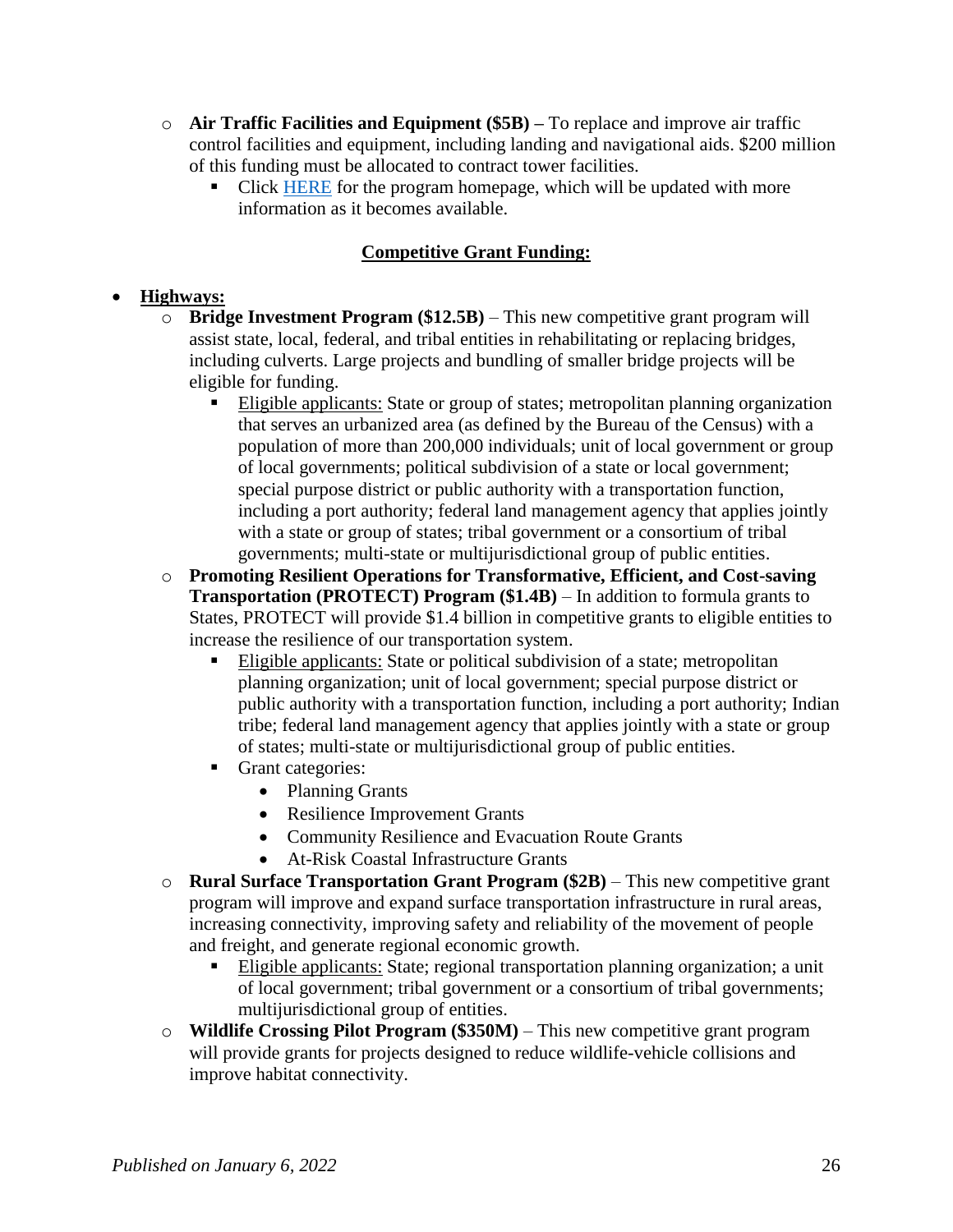- Eligible applicants: State highway agency, or an equivalent of that agency; a metropolitan planning organization; local government; regional transportation authority; special purpose district or public authority with a transportation function, including a port authority; Indian tribe; federal land management agency; groups of these entities.
- o **Charging and fueling infrastructure grants (\$2.5B)**  This discretionary grant program will provide \$2.5 billion in for charging and fueling infrastructure.
	- Eligible applicants: State or political subdivision of a state; metropolitan planning organization; unit of local government; special purpose district or public authority with a transportation function, including a port authority; Indian tribe; a territory of the United States; multi-state or multijurisdictional group of public entities.
	- Grant categories:
		- \$1.25 billion in funding will build out charging and fueling infrastructure along designated Alternative Fuel Corridors;
		- \$1.25 billion in funding will provide Community Charging grants convenient charging where people live, work and shop.
- o **Reconnecting Communities Pilot Program (\$1B)**  This new competitive program will provide grants for state, local, metropolitan planning organization (MPO), and tribal governments to remove barriers to access and mobility, including funding for planning, design, and removal or mitigation of barriers, and reconstruction of street grids or other infrastructure.
	- Eligible applicants: State; local government; tribal government; MPO; nonprofit organization; eligible facility owner.
- o **FHWA Nationally Significant Federal Lands and Tribal Projects (\$275M)**  This discretionary program provides funding for the construction, reconstruction, and rehabilitation of nationally-significant projects within, adjacent to, or accessing Federal and tribal lands. IIJA amends this program to allow smaller projects to qualify for funding and allows 100% federal share for tribal projects.
	- Eligible applicants: Entities eligible to receive funds under the Federal Lands Access Program (23 State U.S.C. 204), the Federal Lands Transportation Program (23 U.S.C. 203), the Tribal Transportation Program (23 U.S.C. 202), and the Federal Lands Planning Program (23 U.S.C. 201) may apply for funding under the NSFLTP Program, except that a state, county or unit of local government may apply for funding under the NSFLTP Program only if sponsored by an eligible federal land management agency (FLMA) or federally recognized Indian tribe.
	- Click [HERE](https://highways.dot.gov/federal-lands/programs/significant) to learn how to apply.
- o **Congestion Relief Program (\$250M)**  This new competitive grant program will provide grants in large urban areas for projects to advance innovative, multimodal solutions to relieve congestion and improve transportation operations and performance.
	- Eligible applicants: A state, for the purpose of carrying out a project in an urbanized area with a population of more than 1,000,000; a metropolitan planning organization, city, or municipality, for the purpose of carrying out a project in an urbanized area with a population of more than 1,000,000.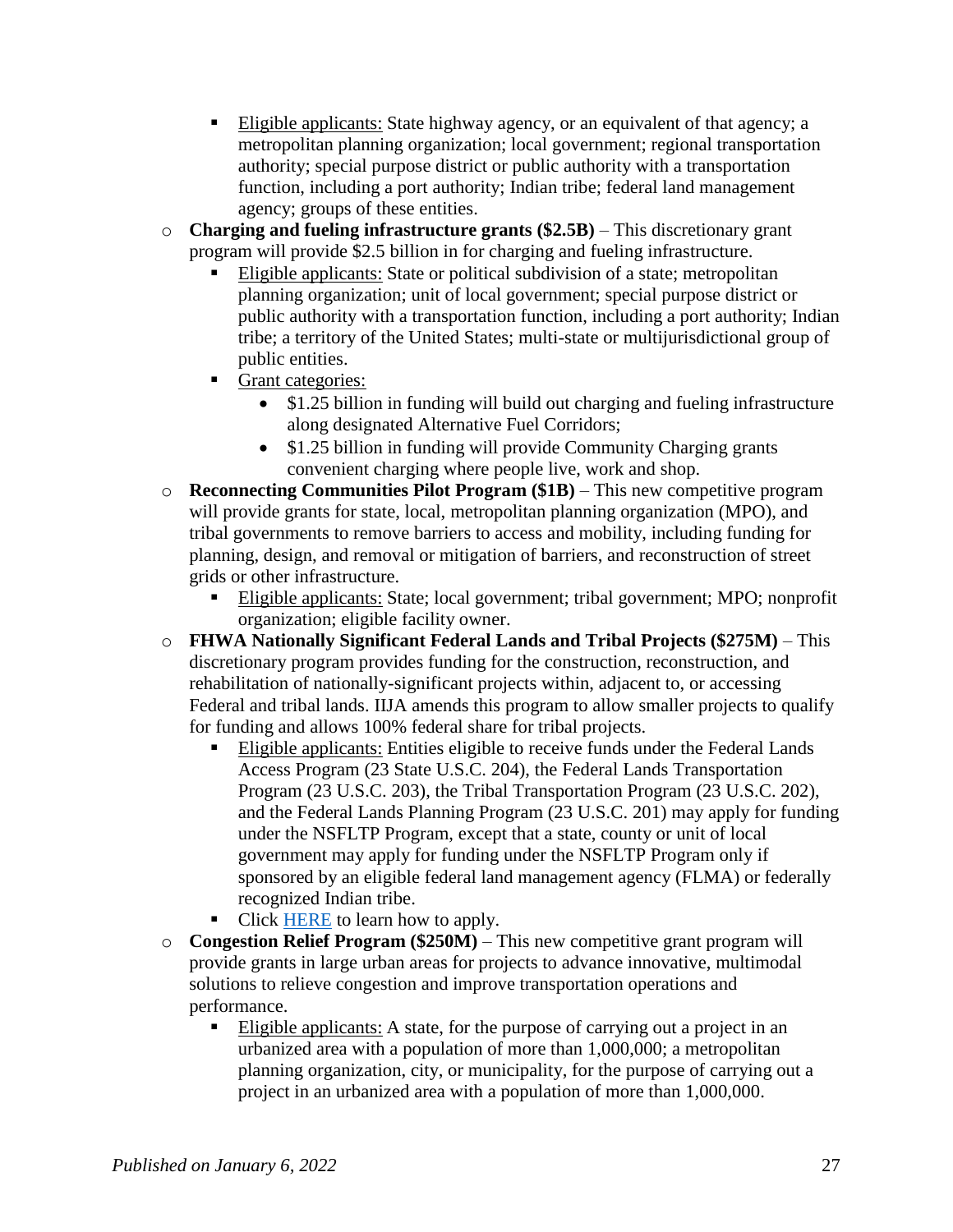- o **Advanced Transportation Technologies & Innovative Mobility Deployment (\$300M)** – This section will provide grants to install and operate advanced transportation technologies that will improve safety, mobility, intermodal connections and performance.
	- Eligible applicants: The Secretary of Transportation shall solicit applications for grants at such time, in such manner, and containing such information as the Secretary determines to be necessary.

## **Transit:**

- o **Federal Transit Administration (FTA) Low and No Emission Bus Program (\$5.6B)** – IIJA expands this competitive program which provides funding to state and local governmental authorities for the purchase or lease of zero-emission and lowemission transit buses as well as acquisition, construction and leasing of required supporting facilities.
	- Eligible applicants: Direct or designated recipients of Federal Transit Administration grants; states; local governmental authorities; Indian tribes.
	- Click [HERE](https://www.transit.dot.gov/lowno) to learn how to apply.
- o **FTA Buses + Bus Facilities Competitive Program (\$2.0B)**  This program provides competitive funding to states and direct recipients to replace, rehabilitate and purchase buses and related equipment and to construct bus-related facilities including technological changes or innovations to modify low or no emission vehicles or facilities.
	- Eligible applicants: Designated recipients that allocate funds to fixed route bus operators, states or local governmental entities that operate fixed route bus service, and Indian tribes. Eligible subrecipients include all otherwise eligible applicants and private nonprofit organizations engaged in public transportation.
	- Click [HERE](https://www.transit.dot.gov/bus-program) to learn how to apply.
- o **Capital Investment Grants (CIG) Program (\$23B)**  The IIJA guarantees \$8 billion, and authorizes \$15 billion more in future appropriations, to invest in new highcapacity transit projects communities choose to build.
	- Eligible applicants: Public entities (transit authorities and other state and local public bodies and agencies thereof) including states, municipalities, other political subdivisions of states; public agencies and instrumentalities of one or more states; and certain public corporations, boards and commissions established under state law.
- o **FTA All Station Accessibility Program (\$1.75B)**  This competitive grant program will provide funding to legacy transit and commuter rail authorities to upgrade existing stations to meet or exceed accessibility standards under the Americans with Disabilities Act.
	- Eligible applicants: "Shall include a State or local government authority."
- o **5307 Ferry Program (\$150M)**  IIJA retains the \$30 million per year passenger ferry program for ferries that serve urbanized areas.
	- Eligible applicants: Eligible applicants under this program must be designated recipients or eligible direct recipients of Section 5307 funds, which include public entities engaged in providing a public transportation passenger ferry service in urbanized areas.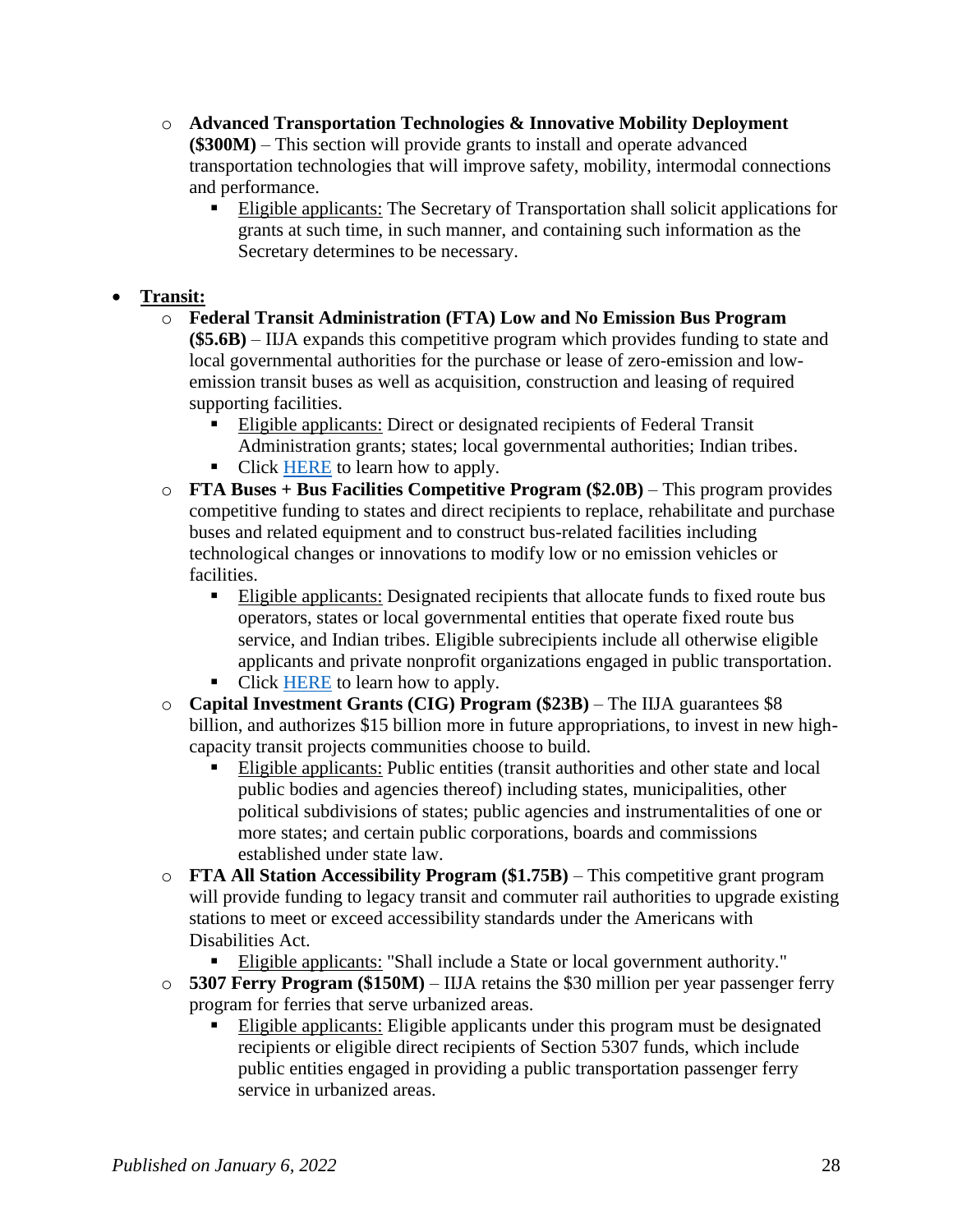- Click [HERE](https://www.transit.dot.gov/passenger-ferry-grants) to learn how to apply.
- o **Electric or Low Emitting Ferry Program (\$500M)**  This competitive grant program will support the transition of passenger ferries to low or zero emission technologies.
	- Eligible applicants: TBD
- o **Rural Ferry Program (\$2B)**  This competitive grant program will ensure that basic essential ferry service continues to be provided to rural areas by providing funds to States to support this service.
	- Eligible applicants: TBD

#### **Multimodal and Freight Funding:**

- **MEGA Projects (\$5B)** This new National Infrastructure Project Assistance grant program will support multi-modal, multi-jurisdictional projects of national or regional significance.
	- Eligible applicants: States, metropolitan planning organizations, local governments, political subdivisions of States, port authorities, tribal governments or Amtrak in partnership with another entity.
- o **Rebuilding American Infrastructure with Sustainability and Equity (RAISE) Grants (\$7.5B)** – RAISE grants support surface transportation projects of local and/or regional significance.
	- Eligible applicants: State; District of Columbia; any territory or possession of the United States; a unit of local government; public agency or publicly chartered authority established by one or more states; special purpose district or public authority with a transportation function, including a port authority; federally recognized Indian tribe or a consortium of such Indian tribes; transit agency; multi-state or multijurisdictional group of eligible entities.
	- Click [HERE](https://www.transportation.gov/RAISEgrants/about) to learn how to apply.
- o **Strengthening Mobility and Revolutionizing Transportation (SMART) Grant Program (\$500M)** – The SMART Grant program will be a programmed competition that will deliver competitive grants to states, local governments, and tribes for projects that improve transportation safety and efficiency.
	- Eligible applicants: State; political subdivision of a state; tribal government; public transit agency or authority; public toll authority; metropolitan planning organization; two or more eligible entities.
- o **Infrastructure for Rebuilding America (INFRA) Grants (\$8B)**  INFRA grants will offer needed aid to freight infrastructure by providing funding to state and local government for projects of regional or national significance. The IIJA also raises the cap on multimodal projects to 30% of program funds.
	- Eligible applicants: State or group of states; metropolitan planning organization that serves an urbanized area (as defined by the Bureau of the Census) with a population of more than 200,000 individuals; unit of local government or group of local governments; political subdivision of a state or local government; special purpose district or public authority with a transportation function, including a port authority; federal land management agency that applies jointly with a state or group of states; tribal government or a consortium of tribal governments; multi-state or multijurisdictional group of public entities.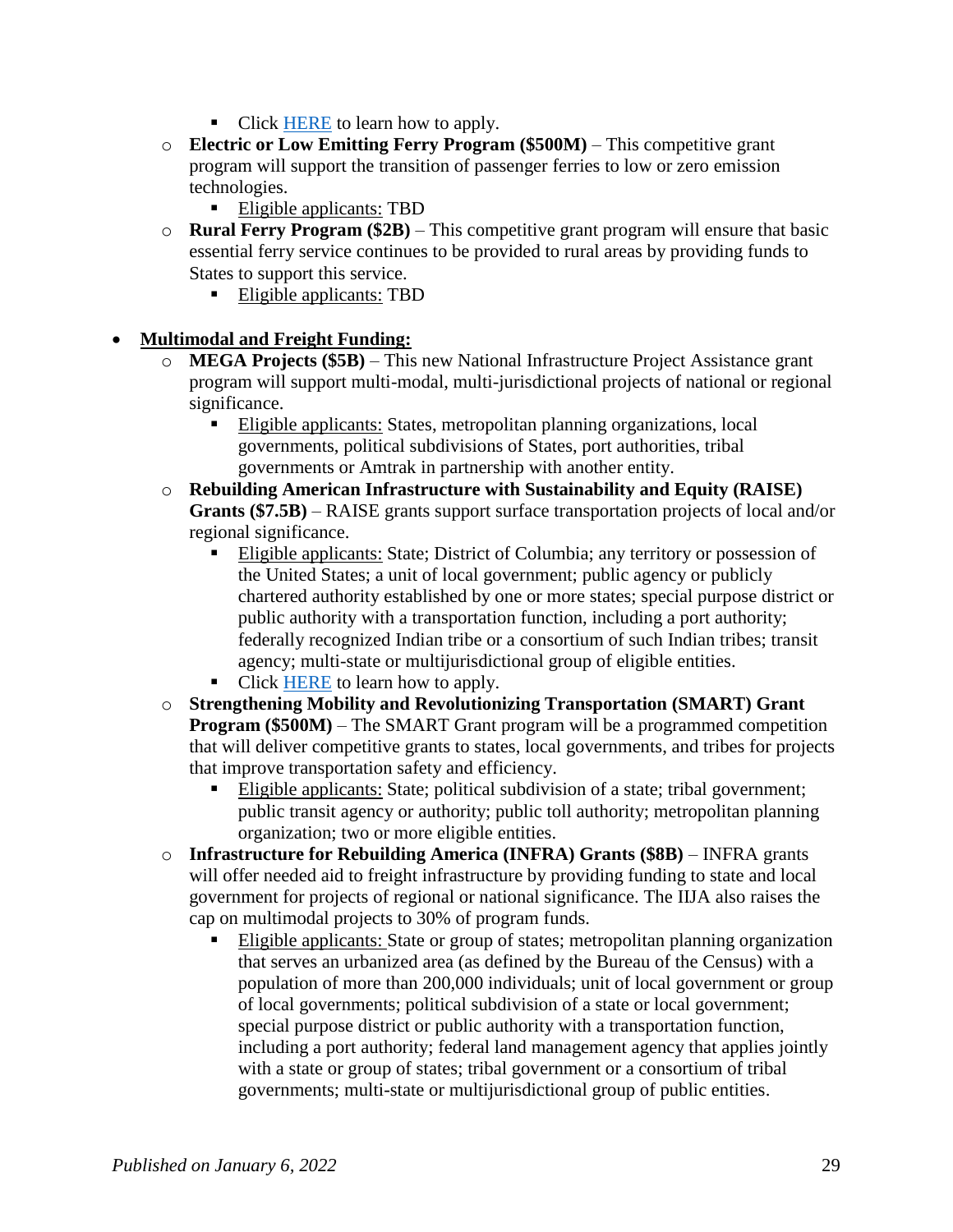- o **Port Infrastructure Development Program (\$2.25B) –** IIJA increases investment in America's coastal ports and inland waterways, helping to improve the supply chain and enhancing the resilience of our shipping industry. IIJA overall doubles the level of investment in port infrastructure and waterways, helping strengthen our supply chain and reduce pollution.
	- Eligible applicants: State; political subdivision of a state, or a local government; public agency or publicly chartered authority established by one or more states; special purpose district with a transportation function; Indian tribe or a consortium of Indian tribes; multistate or multijurisdictional group of eligible entities; lead entity described here jointly with a private entity or group of private entities, including the owners or operators of a facility or collection of facilities at a port.
- o **National Culvert Removal, Replacement and Restoration Grant Program (\$1B) –** This new grant program will fund states, tribes, and local governments for culvert replacement and removal projects. Priority would be given to projects aimed to improve fish passage for anadromous fish.
	- Eligible applicants: State; unit of local government; Indian tribe.
- o **Marine Highway Program (\$25M) –** Grants through the program are distributed for projects that mitigate landside congestion, expand transportation options, and realize public benefit and external cost savings by awarding Marine Highway grants to qualified applicants to implement designated Marine Highway projects.
	- Eligible applicants: State governments (including State departments of transportation), metropolitan planning organizations, port authorities, and tribal governments, or private sector operators of marine highway services within designated Marine Highway Projects.
	- Click [HERE](https://www.maritime.dot.gov/grants-finances/marine-highways/grants) to learn how to apply.
- o **Reduction of Truck Emissions at Port Facilities (\$400M)**  This new competitive grant program will provide grants to reduce emissions from ports, including through electrification projects.
	- Eligible applicants: The Secretary of Transportation shall solicit applications for grants at such time, in such manner, and containing such information as the Secretary determines to be necessary.
- **Rail:**
	- o **Federal-State Partnership for Intercity Passenger Rail (\$36B) –** IIJA provides planning and construction funds for states, local governments, tribes and Amtrak to expand the intercity passenger rail system in the United States through improvements to existing routes and the creation of new ones.
		- Eligible applicants: State (including the District of Columbia); group of states; interstate compact; public agency or publicly chartered authority established by one or more states; political subdivision of a state; Amtrak, acting on its own behalf or under a cooperative agreement with one or more states; any combination of eligible entities.
		- Click [HERE](https://railroads.dot.gov/grants-loans/competitive-discretionary-grant-programs/federal-state-partnership-state-good-repair-1#:~:text=Enhancement%20Grant%20Program-,Federal%2DState%20Partnership%20for%20State%20of%20Good%20Repair%20Grant%20Program,improve%20intercity%20passenger%20rail%20performance.) to learn how to apply.
	- o **Consolidated Rail Infrastructure and Safety Improvements Program (CRISI) (\$5B)** – IIJA expands eligibility for CRISI grant applicants and eligible projects,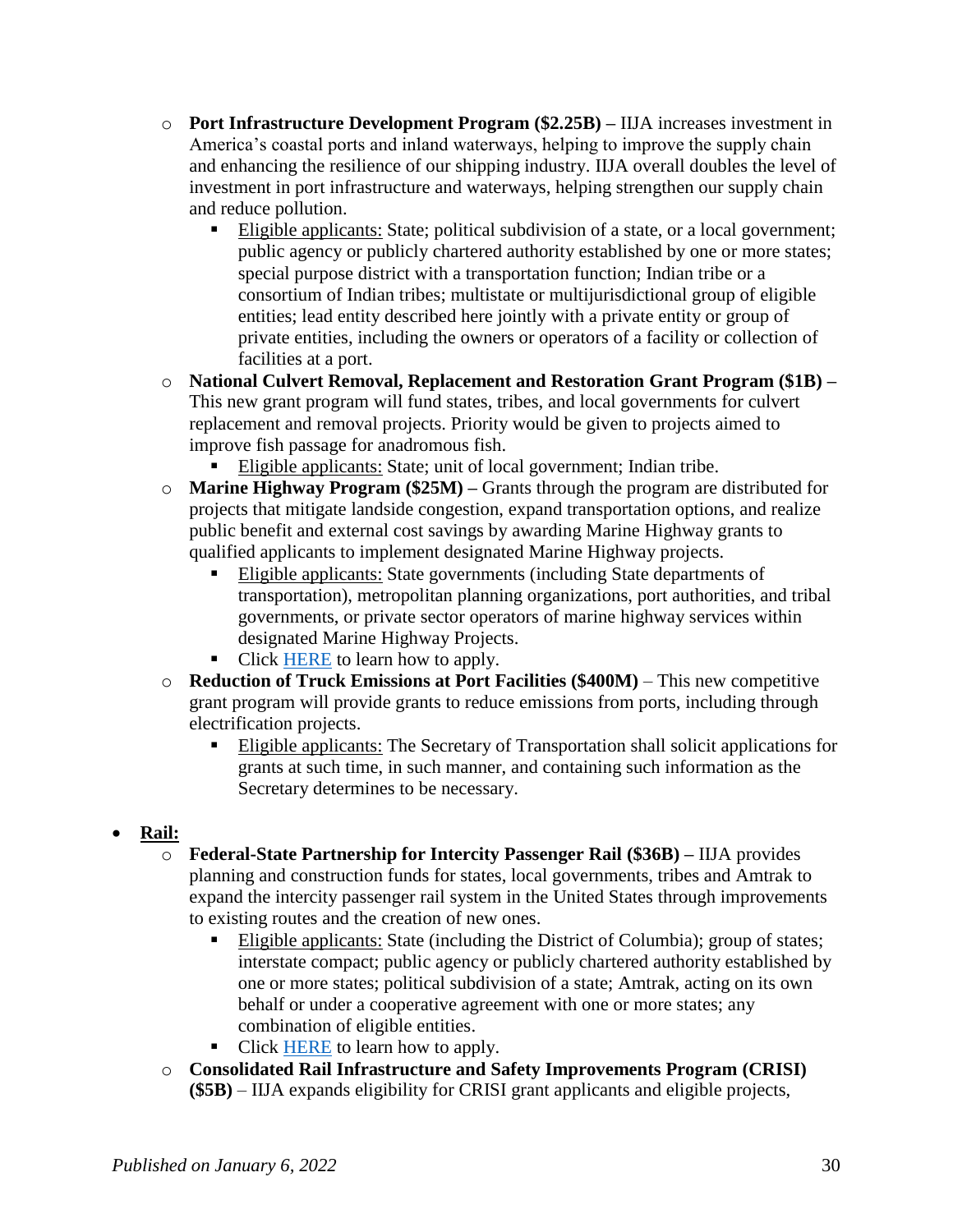providing competitive grants to states, local governments, Amtrak, railroads, universities, and others for projects that improve the safety, efficiency and reliability of intercity passenger and freight rail.

- Eligible applicants: State; group of states; interstate compact; public agency or publicly chartered authority established by one or more states; political subdivision of a state; Amtrak or another rail carrier that provides intercity rail passenger transportation; Class II railroad or Class III railroad; rail carrier or rail equipment manufacturer in partnership with at least one of these earlier entities; Transportation Research Board and any entity with which it contracts in the development of rail-related research, including cooperative research programs; university transportation center engaged in rail-related research; non-profit labor organization representing a class or craft of employees of rail carriers or rail carrier contractors.
- Click [HERE](https://railroads.dot.gov/grants-loans/competitive-discretionary-grant-programs/consolidated-rail-infrastructure-and-safety-2) to learn how to apply.
- o **Railroad Crossing Elimination Grant Program (\$3B) –** This new grant program will provide states, tribes and local governments planning and construction funds for highway-rail grade crossing separation projects that will improve safety and mobility.
	- Eligible applicants: State, including the District of Columbia, Puerto Rico, and other United States territories and possessions; political subdivision of a state; federally recognized Indian tribe; unit of local government or a group of local governments; public port authority; metropolitan planning organization; group of eligible entities.

## **Safety:**

- o **Safe Streets for All (\$5B)**  This program will provide funding directly to local and tribal governments to support their efforts to advance "vision zero" plans and other improvements to reduce crashes and fatalities, especially for cyclists and pedestrians.
	- Eligible applicants: Metropolitan planning organization; political subdivision of a state; tribal government; multijurisdictional group of eligible entities.
- o **Crash Data Modernization Grants (\$750M)** This program provides funding to modernize state and federal crash databases to enable better data sharing and research into motor vehicle crashes.
	- Eligible applicants: States.
- o **Commercial Motor Vehicle Safety Programs (\$746.6M)** Provides funding for additional grant programs for States, law enforcement agencies and safety organizations to enhance motor carrier safety activities and projects, including driver training and commercial driver licensing programs.
	- Eligible applicants: States, tribes, local governments, driver training organizations or safety organizations.
- o **Replacing Outdated Pipelines (\$1B)** –These grants will help community-owned utilities to replace outdated gas pipelines in order to reduce injuries and fatalities and prepare our pipeline infrastructure for cleaner fuels.
	- Eligible applicants: Municipality or community-owned utility (not including for-profit entities).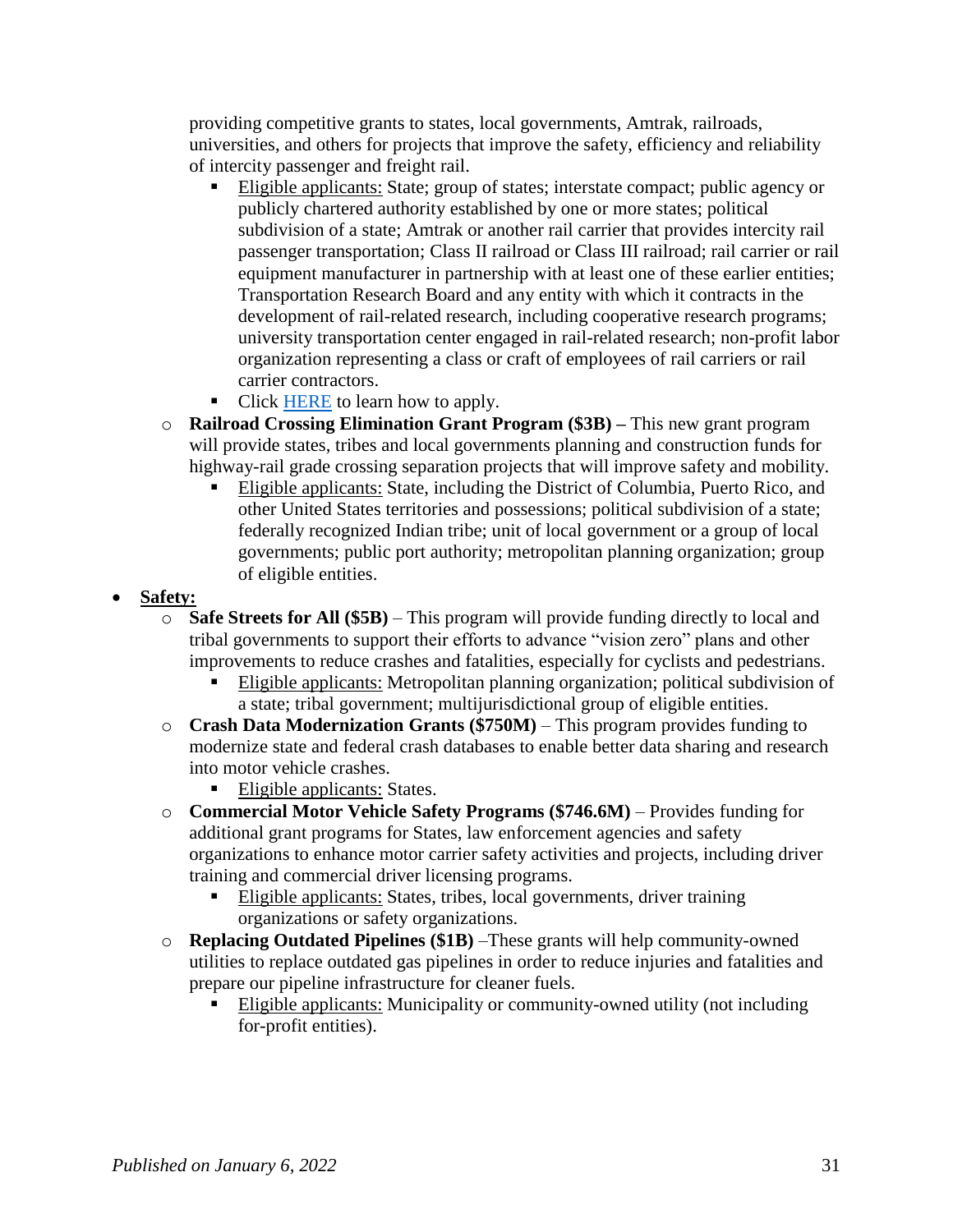## **Aviation**:

- o **Federal Aviation Administration (FAA) Terminal Program (\$5B)**  This discretionary grant program will provide funding for airport terminal development and other landside projects.
	- Eligible applicants: Airport that is eligible to receive a grant from the discretionary fund under section 47115(a) of Title 49.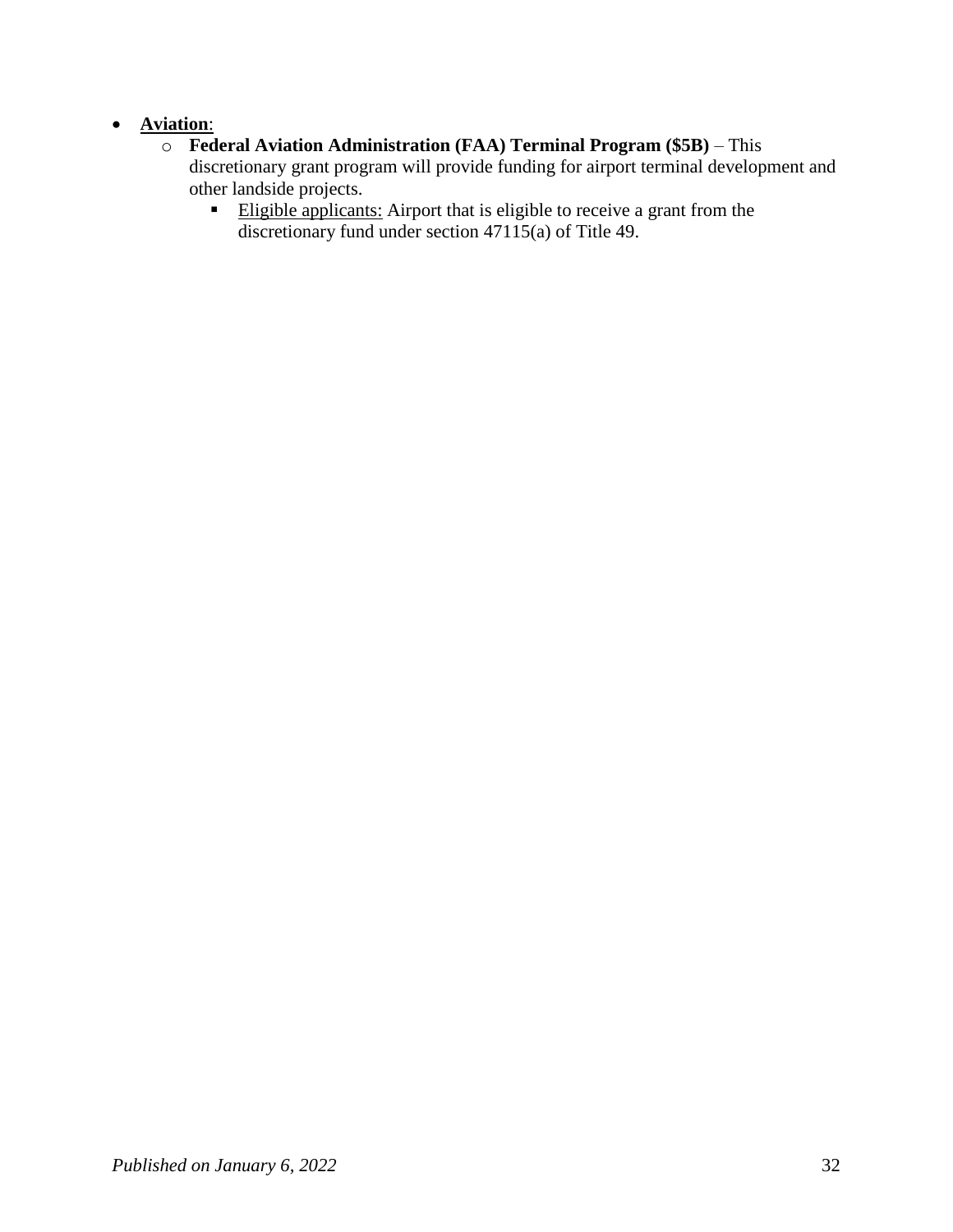# **Environmental Protection Agency**

#### **Resources:**

- <span id="page-32-0"></span>• EPA IIJA homepage **HERE**
- Provision Breakdowns:
	- o Water Infrastructure Investments [HERE](https://www.epa.gov/infrastructure/water-infrastructure-investments)
		- State Allotments of IIJA Emergency Supplemental Appropriations for the Clean Water and Drinking Water State Revolving Funds: [HERE](https://www.epa.gov/system/files/documents/2021-12/governors-bil-letter-final-508.pdf)
	- o Cleanup, Revitalization, and Recycling Investments [HERE](https://www.epa.gov/infrastructure/cleanup-revitalization-and-recycling-investments)
	- o Electric and Low-Emission School Buses [HERE](https://www.epa.gov/infrastructure/investments-electric-and-low-emission-school-buses)
	- o Pollution Prevention [HERE](https://www.epa.gov/infrastructure/investments-pollution-prevention)
- EPA IIJA Fact Sheet [HERE](https://www.epa.gov/newsreleases/fact-sheet-epa-bipartisan-infrastructure-law)
- EPA's IIJA Funding Allocations [HERE](https://www.epa.gov/infrastructure/explore-epas-bil-funding-allocations)
- CRS Report: [Infrastructure Investment and Jobs Act: Drinking Water and Wastewater](https://crsreports.congress.gov/product/pdf/R/R46892)  **[Infrastructure](https://crsreports.congress.gov/product/pdf/R/R46892)**

## **Formula-Based Funding:**

- **Clean Water State Revolving Fund – Traditional (\$11.713B)** –The Clean Water State Revolving Fund (CWSRF) program is the key federal financial assistance program to help publicly owned treatment works and other eligible recipients finance infrastructure projects needed for statutory compliance and other objectives (33 U.S.C. §§1381-1387). The CWSRF authorizes states to receive annual capitalization grants from EPA to provide primarily subsidized loans to support wastewater infrastructure investments. Although the CWSRF program is generally a loan program, the CWSRF program allows for states to provide SRF recipients with additional subsidization (e.g., forgiveness of principal, negative interest loans, and grants). The CWSRF program provides financial assistance to a range of eligible recipients—though primarily the program has focused on wastewater treatment works owned by municipalities—to support a range of eligible projects and activities. These include construction of wastewater treatment works and stormwater systems, management of nonpoint source pollution, and replacement of decentralized systems (e.g., septic tanks), among others.
	- o Allotments: EPA allots CWSRF funds among states based on Clean Water Act statutory percentages, which provide a minimum share of 0.5% to each state and have effectively been in place since the beginning of the program in 1987.
		- **EPA's FY2021 CWSRF allotments: [HERE](https://www.epa.gov/sites/default/files/2021-03/documents/2021_cwsrf_allotments.pdf)**
	- o Funding breakdown: 49% of the state's capitalization grant allotment would be used for 100% principal forgiveness or grants, or a combination of these, and 51% would be for subsidized loans.
	- o State match requirements: For FY2022 and FY2023, each state would match 10% of its annual capitalization grant. For FY2024 through FY2026, the state match would return to 20%.
	- o Program homepage: [HERE](https://www.epa.gov/cwsrf)
	- o CRS CWSRF report: [HERE](https://crsreports.congress.gov/product/pdf/R/R44963)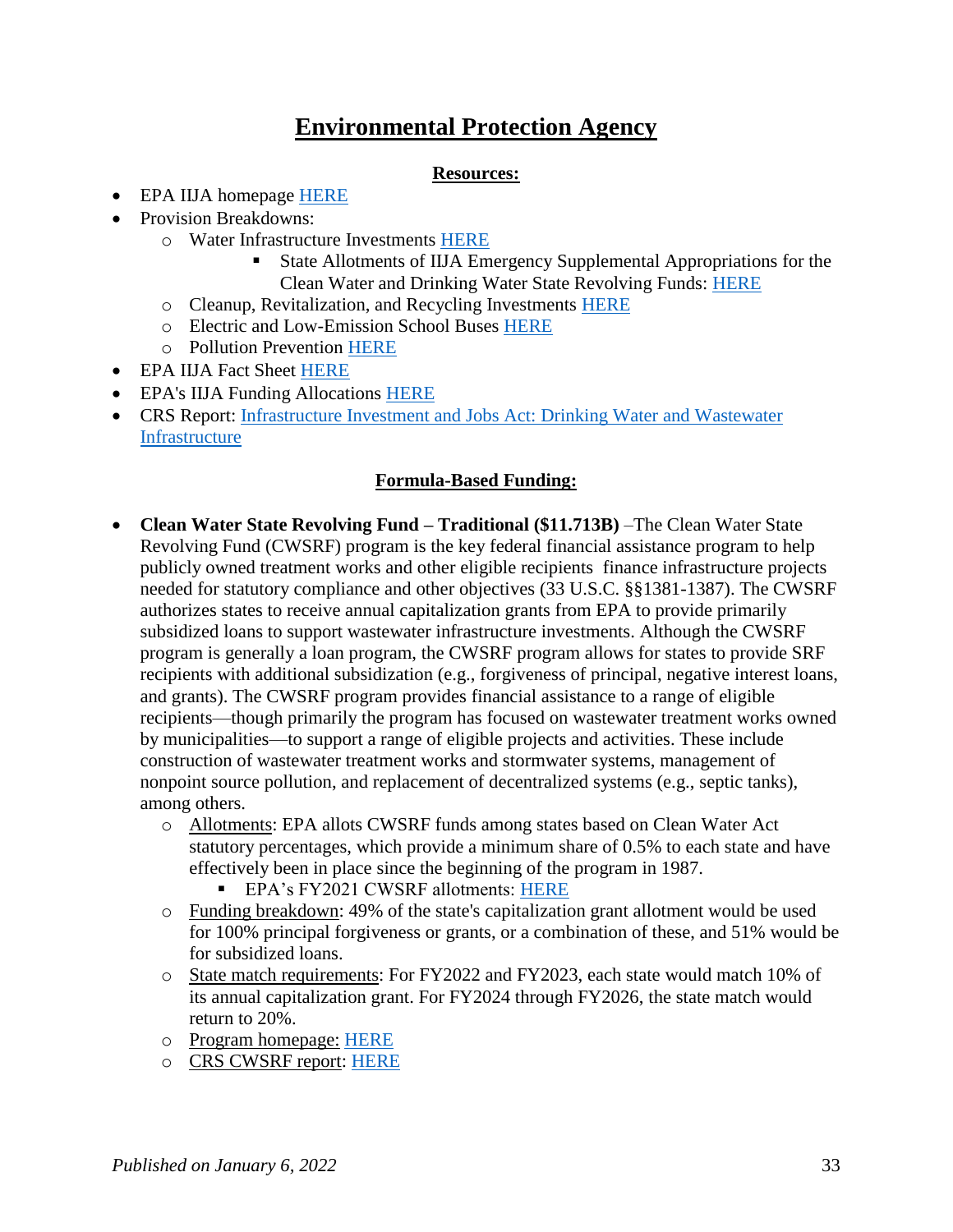- **Drinking Water State Revolving Fund – Traditional (\$11.713B)** Authorized by the Safe Drinking Water Act (SDWA), the Drinking Water State Revolving Fund (DWSRF) is the key federal financial assistance program to help water systems finance infrastructure projects needed to comply with drinking water regulations and to meet health protection objectives (42 U.S.C. §300j-12). The DWSRF authorizes states to receive annual capitalization grants from EPA to provide primarily subsidized loans to water systems for drinking water projects and related activities. Although the DWSRF program is generally a loan program, the DWSRF program allows for states to provide SRF recipients with additional subsidization (e.g., forgiveness of principal, negative interest loans, and grants). States are required to give funding priority to projects that address the most serious human health risks, are necessary to ensure compliance with drinking water regulations, and assist systems most in need on a perhousehold basis according to state affordability criteria.
	- o Allotments: State allotments are based on the results of the most recent quadrennial public water system capital improvement needs survey with each state (including the Commonwealth of Puerto Rico and the District of Columbia) receiving at least 1% of available funds. EPA's FY2021 DWSRF allotment percentages: [HERE](https://www.epa.gov/dwsrf/2017-2021-allotment-federal-funds-states-tribes-and-territories)
	- o Funding breakdown: 49% of the state's capitalization grant allotment would be used for 100% principal forgiveness or grants, or a combination of these, and 51% are for subsidized loans.
	- o State match requirements: For FY2022 and FY2023, each state would match 10% of its annual capitalization grant. For FY2024 through FY2026, the state match would return to 20%.
	- o Program homepage: [HERE](https://www.epa.gov/dwsrf)
	- o CRS DWSRF report: [HERE](https://crsreports.congress.gov/product/pdf/R/R45304)
- **Drinking Water State Revolving Fund for Lead Service Line Replacement (\$15B) –** Delivered through the DWSRF, these funds are to be used for lead service line replacement projects and associated activities directly connected to the identification, planning, design, and replacement of lead service lines.
	- o Allotments: State allotments are based on the results of the most recent quadrennial public water system capital improvement needs survey with each state (including the Commonwealth of Puerto Rico and the District of Columbia) receiving at least 1% of available funds. EPA's FY2021 DWSRF allotment percentages: [HERE](https://www.epa.gov/dwsrf/2017-2021-allotment-federal-funds-states-tribes-and-territories)
	- o Funding breakdown: 49% of the state's allotment of capitalization grant would be used for 100% principal forgiveness or grants, or a combination of these, and 51% are for subsidized loans.
	- o State match requirements: States would not have to match their capitalization grants.
- **Clean Water State Revolving Fund for Emerging Contaminants (\$1B) –** Delivered through the CWSRF, these funds would be used for eligible CWSRF activities (33 U.S.C. 1383(c)) that address emerging contaminants. This is the first time Congress has specifically directed funding to address emerging contaminants within the framework of eligible CWSRF activities.
	- o Allotments: EPA allots CWSRF funds among states based on Clean Water Act statutory percentages, which provide a minimum share of 0.5% to each state and have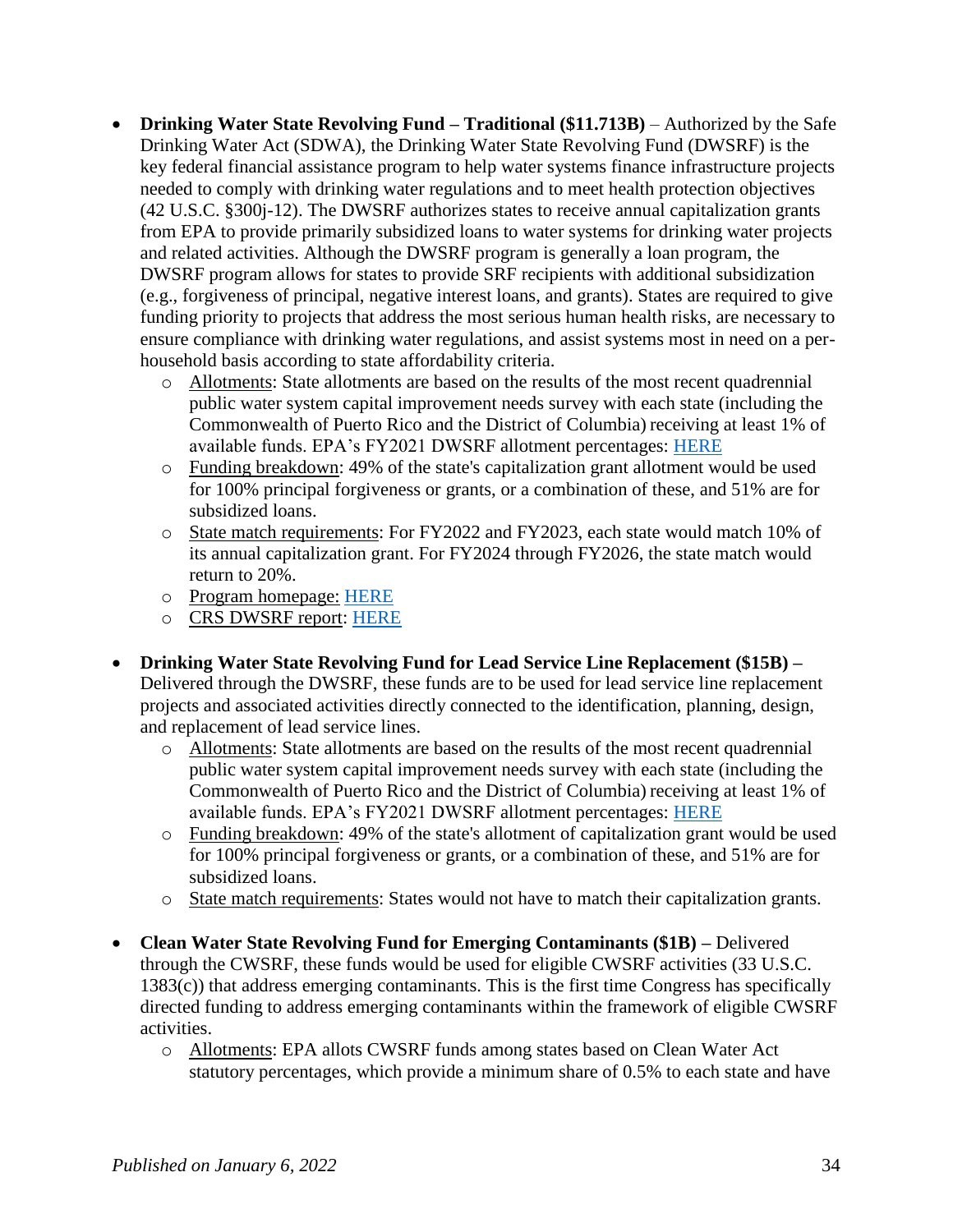effectively been in place since the beginning of the program in 1987. EPA's FY2021 CWSRF allotments: [HERE](https://www.epa.gov/sites/default/files/2021-03/documents/2021_cwsrf_allotments.pdf)

- o Funding breakdown: 100% of the state's capitalization grant allotment would be used for 100% principal forgiveness or grants, or a combination of these.
- o State match requirements: States would not have to match their capitalization grants.
- **Drinking Water State Revolving Fund for Emerging Contaminants (\$4B) –** Delivered through the DWSRF, these funds are to be used to address emerging contaminants in drinking water with a focus on per- and polyfluoroalkyl substances as authorized by the Safe Drinking Water Act Section (SDWA) 1452(a)(2)(G). (The SDWA authority to address emerging contaminants in Section 1452(a)(2)(G) was added by the National Defense Authorization Act for Fiscal Year 2020 [\(P.L. 116-92\)](http://www.congress.gov/cgi-lis/bdquery/R?d116:FLD002:@1(116+92)).)
	- o Allotments: State allotments are based on the results of the most recent quadrennial public water system capital improvement needs survey with each state (including the Commonwealth of Puerto Rico and the District of Columbia) receiving at least 1% of available funds. EPA's FY2021 DWSRF allotment percentages: [HERE](https://www.epa.gov/dwsrf/2017-2021-allotment-federal-funds-states-tribes-and-territories)
	- o Funding breakdown: 100% of the state's capitalization grant allotment would be used for 100% principal forgiveness or grants, or a combination of these.
	- o State match requirements: States would not have to match their capitalization grants.
- **Assistance for Small and Disadvantaged Communities to address emerging contaminants (\$5B) –** The IIJA reauthorizes and amends SDWA Section 1459A, the Assistance for Small and Disadvantaged Communities Grant Program. This program helps disadvantaged or small communities come into compliance with drinking water regulations, provide programs for household water quality testing or provide assistance that directly and primarily benefits the disadvantaged community on a per household basis. It also allows states to respond to contaminants in public drinking water systems or underground sources of drinking water on behalf of small and disadvantaged communities. The funds provided in IIJA are to be used for projects and activities that address emerging contaminants including per- and polyfluoroalkyl substances (PFAS).
	- o Allotments: In previous years, [EPA has distributed funds among the states using](https://urldefense.proofpoint.com/v2/url?u=https-3A__www.epa.gov_sites_production_files_2019-2D03_documents_assistance-5Ffor-5Fsmall-5Fand-5Fdisadvantaged-5Fcommunities-5Ffactsheet-5F508.pdf&d=DwMFAg&c=L93KkjKsAC98uTvC4KvQDdTDRzAeWDDRmG6S3YXllH0&r=ckh28vrjGbZIedOiwbLILgNerGvWnbE33L3iZ9HJrq0&m=5S8LIpSH5esJZe5qjO4joHbfmohHB0ynsvhKOBaHEtk&s=6G1Hf-2aozdCrvcvy8y8Pvj3LCd1ALSxJbneD7sDppU&e=) "…an allocation formula similar to that of the Drinking Water State Revolving Fund, including a tribal allotment."
	- o Match requirements: IIJA waives the statutory cost match requirement.
- **Underground Injection Control Grants (\$50M**) This is a new grant program. IIJA directs EPA to establish a new grant program to provide funding for states to offset the costs of developing an approved state Underground Injection Control (UIC) program for wells used to inject carbon dioxide for geologic sequestration (UIC Class VI wells).
	- o Allotments: States with UIC primacy for Class VI wells or those who are working towards UIC primary for Class VI wells.
	- o Click [HERE](https://www.epa.gov/uic/class-vi-wells-used-geologic-sequestration-co2) for information on Class VI wells.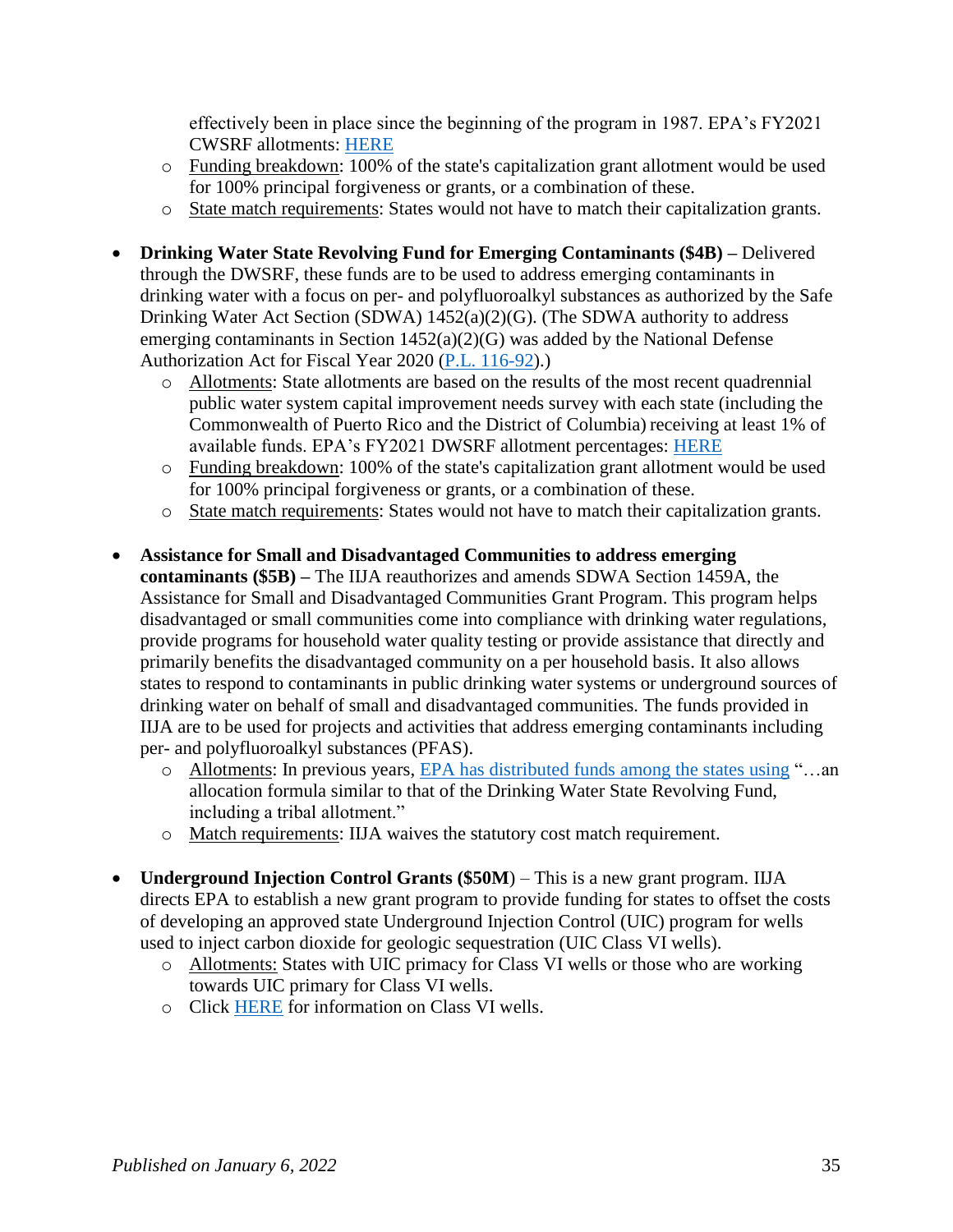# **Competitive Grant Funding:**

- **Brownfields Competitive Grant Program (\$1.2B) –** The IIJA provides significant investment into the Brownfields program to help communities, States, Tribes and others to assess, safely clean up and sustainably reuse contaminated properties.
	- o Eligible applicants: State, local, and tribal government entities as well as nonprofit organizations.
	- o Funding breakdown: \$240 million each year for 5 years (FY2022-26). Of that, up to \$600 million to:
		- Brownfields Remediation Grants Up to \$5 million per grant
		- Multipurpose Grants Up to \$10 million per grant
		- Site Characterization and Assessment Up to \$10 million per grant
		- Capitalization and Revolving Loan Funds Up to \$10 million per grant.
		- Job Training Up to \$10 million per grant.
	- o Funding prioritization: None specified.
	- o Program homepage: [HERE](https://www.epa.gov/brownfields)
- **Clean School Bus Program (\$5B) –** EPA will offer a total of \$5 billion between FY2022-26 to fund the replacement of dirtier school buses with low- or no-carbon school buses. Each year, \$500 million will be available exclusively for electric school buses and \$500 million will be available for electric buses and multiple types of cleaner alternative fuel school buses. EPA can offer grants and rebates to assist fleets in purchasing new, cleaner school buses and the associated charging and fueling infrastructure. EPA will ensure a broad geographic distribution of awards.
	- o Eligible applicants: State and local governments, eligible contractors and nonprofit school transportation associations.
	- o Funding breakdown: 50 percent of the funds are for zero-emission and lowemission alternative fuels buses.
	- o Funding prioritization: Funds may be prioritized for rural or low-income communities and entities that have matching funds available. The U.S. Environmental Protection Agency Administrator is authorized to provide funds to cover up to 100 percent of the costs for the replacement of the buses
	- o Program homepage: [HERE](https://www.epa.gov/transportation-air-pollution-and-climate-change/clean-school-bus-plan)
- **Pollution Prevention Program (\$100M)** Grants provide technical assistance to businesses in order to help them develop and adopt source reduction practices (also known as "pollution prevention" or "P2"). P2 means reducing or eliminating pollutants from entering any waste stream or otherwise released into the environment prior to recycling, treatment, or disposal.
	- o Eligible applicants: State governments, colleges and universities (recognized as instrumentalities of the state), federally-recognized tribes and intertribal consortia.
	- o Match requirement: 50 percent match; for tribal governments that place P2 grant activities into a performance partnership grant (PPG) agreement, the match for the tribe gets reduced to 5 percent.
	- o Program homepage: [HERE](https://www.epa.gov/p2)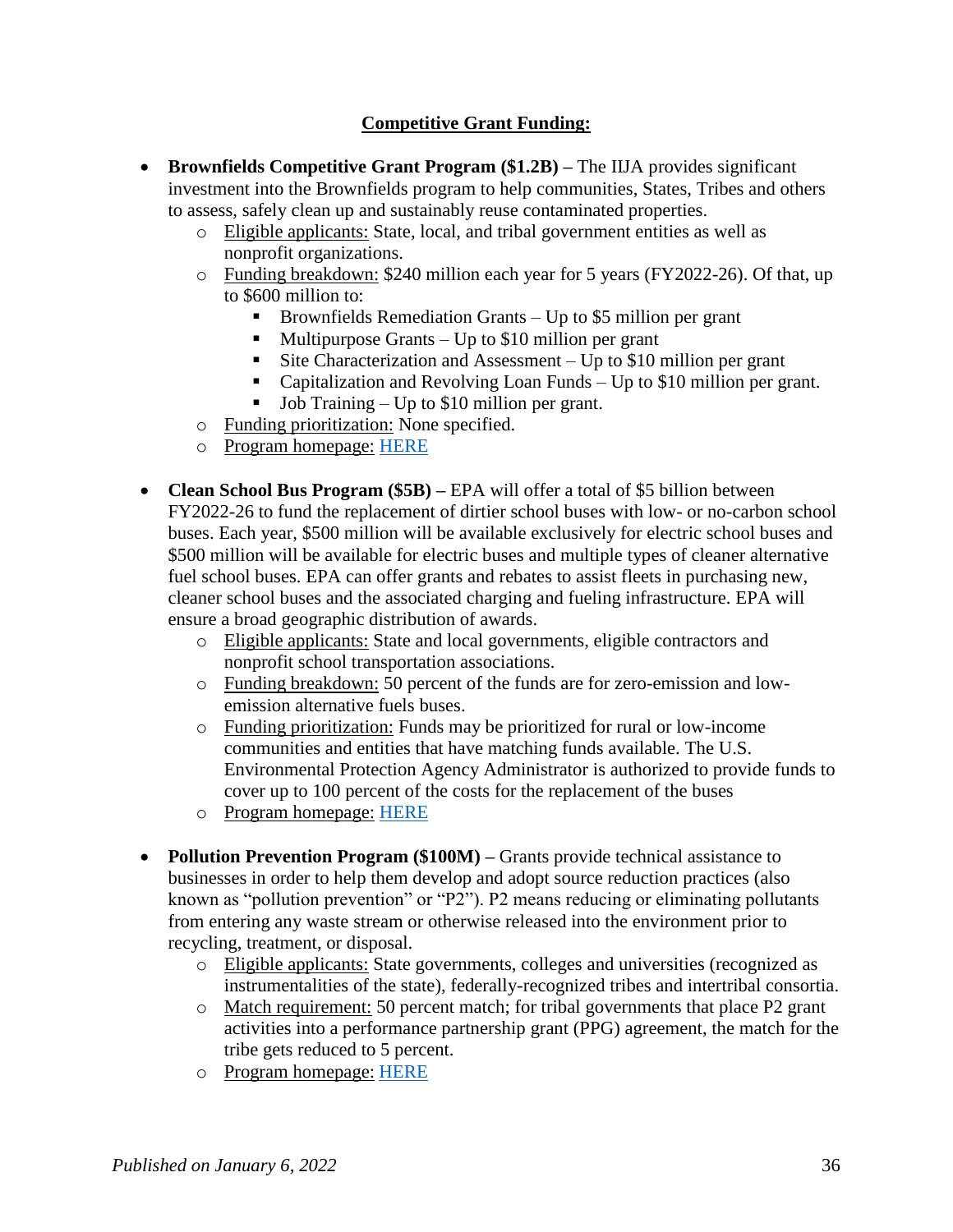- **Post-Consumer Materials Management Infrastructure Grant Program (\$275M) –** This will fund a new grant program, established in Save our Seas 2.0 (Pub. L. 16-224), that allows the agency to award grants to states for projects that will improve local postconsumer materials management, including municipal recycling programs.
	- o Eligible applicants: States and tribes.
- **Consumer Recycling Education and Outreach Grant Program (\$75M) –**

IIJA creates a new program at the EPA to award competitive grants to states, local and tribal governments, nonprofits, and public-private partnerships to improve the effectiveness of recycling programs. Grant money can be used to help educate households and consumers about residential and community recycling programs, provide information about recyclable materials, and increase collection rates and decrease contamination.

o Eligible applicants: State, local and tribal government entities as well as nonprofit organizations and public-private partnerships.